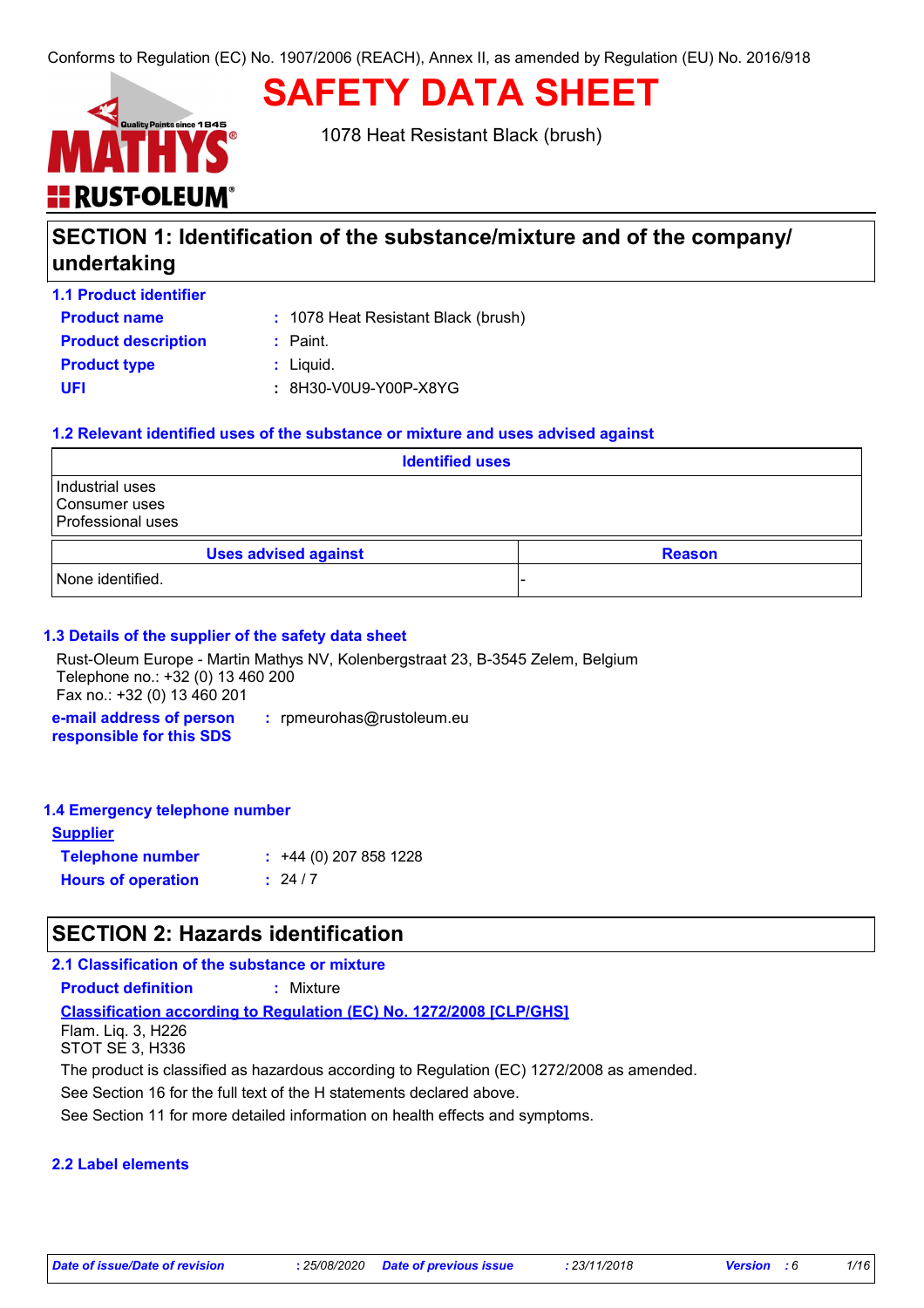# **SECTION 2: Hazards identification**

| <b>Hazard pictograms</b>                                                                                                                                        |                                                                                                                                                             |
|-----------------------------------------------------------------------------------------------------------------------------------------------------------------|-------------------------------------------------------------------------------------------------------------------------------------------------------------|
| <b>Signal word</b>                                                                                                                                              | : Warning                                                                                                                                                   |
| <b>Hazard statements</b>                                                                                                                                        | : Flammable liquid and vapour.<br>May cause drowsiness or dizziness.                                                                                        |
| <b>Precautionary statements</b>                                                                                                                                 |                                                                                                                                                             |
| <b>General</b>                                                                                                                                                  | : P103 - Read label before use.<br>P102 - Keep out of reach of children.<br>P101 - If medical advice is needed, have product container or label at hand.    |
| <b>Prevention</b>                                                                                                                                               | : P210 - Keep away from heat, hot surfaces, sparks, open flames and other ignition<br>sources. No smoking.<br>P235 - Keep cool.                             |
| <b>Response</b>                                                                                                                                                 | P271 - Use only outdoors or in a well-ventilated area.<br>: Not applicable.                                                                                 |
| <b>Storage</b>                                                                                                                                                  | : P403 - Store in a well-ventilated place.                                                                                                                  |
| <b>Disposal</b>                                                                                                                                                 | : P501 - Dispose of contents and container in accordance with all local, regional,<br>national and international regulations.                               |
| <b>Hazardous ingredients</b>                                                                                                                                    | : hydrocarbons, C9-C11, n-/ iso-/ cyclo-alkanes, $\lt 2\%$ aromatics                                                                                        |
| <b>Supplemental label</b><br>elements                                                                                                                           | : Contains neodecanoic acid, cobalt salt and phthalic anhydride. May produce an<br>allergic reaction. Repeated exposure may cause skin dryness or cracking. |
| <b>Annex XVII - Restrictions</b><br>on the manufacture,<br>placing on the market and<br>use of certain dangerous<br>substances, mixtures and<br><b>articles</b> | : Not applicable.                                                                                                                                           |
| <b>Special packaging requirements</b>                                                                                                                           |                                                                                                                                                             |
| <b>Containers to be fitted</b><br>with child-resistant<br>fastenings                                                                                            | : Not applicable.                                                                                                                                           |
| Tactile warning of danger : Not applicable.                                                                                                                     |                                                                                                                                                             |
| <b>2.3 Other hazards</b>                                                                                                                                        |                                                                                                                                                             |
| <b>Product meets the criteria</b><br>for PBT or vPvB according<br>to Regulation (EC) No.<br>1907/2006, Annex XIII                                               | : This mixture does not contain any substances that are assessed to be a PBT or a<br>vPvB.                                                                  |
| Other hazards which do<br>not result in classification                                                                                                          | : None known.                                                                                                                                               |

# **SECTION 3: Composition/information on ingredients**

| <b>3.2 Mixtures</b>               | Mixture<br>٠       |                               |                                                                     |                      |             |
|-----------------------------------|--------------------|-------------------------------|---------------------------------------------------------------------|----------------------|-------------|
| <b>Product/ingredient</b><br>name | <b>Identifiers</b> | $\frac{9}{6}$                 | <b>Classification</b><br><b>Regulation (EC) No. 1272/2008 [CLP]</b> |                      | <b>Type</b> |
|                                   |                    |                               |                                                                     |                      |             |
|                                   |                    |                               |                                                                     |                      |             |
| Date of issue/Date of revision    | : 25/08/2020       | <b>Date of previous issue</b> | : 23/11/2018                                                        | <b>Version</b><br>:6 | 2/16        |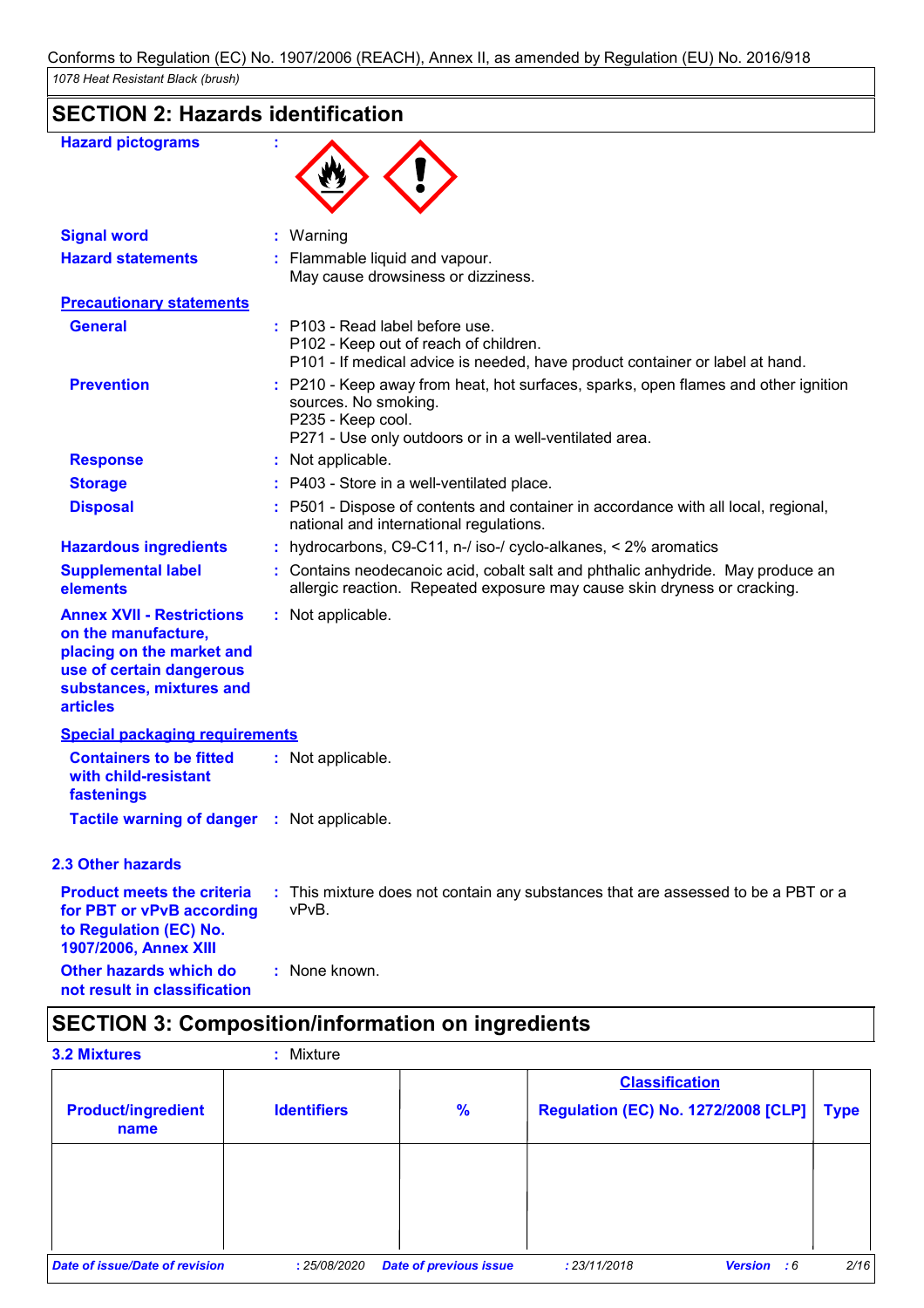# **SECTION 3: Composition/information on ingredients**

| hydrocarbons, C9-C11, REACH #: |                     | ≥25 - ≤50 | Flam. Liq. 3, H226                      | [1] [2] |
|--------------------------------|---------------------|-----------|-----------------------------------------|---------|
| n-/ iso-/ cyclo-alkanes,       | 101-2119463258-33   |           | STOT SE 3, H336                         |         |
| $\leq$ 2% aromatics            | $EC: 919-857-5$     |           | Asp. Tox. 1, H304                       |         |
|                                | Index: 649-327-00-6 |           | EUH066                                  |         |
| 1-methoxy-2-propanol           | IREACH #:           | ≤5        | Flam. Liq. 3, H226                      | [1] [2] |
|                                | 01-2119457435-35    |           | STOT SE 3, H336                         |         |
|                                | EC: 203-539-1       |           |                                         |         |
|                                | CAS: 107-98-2       |           |                                         |         |
|                                | Index: 603-064-00-3 |           |                                         |         |
| neodecanoic acid,              | REACH#:             | ≤0,3      | Acute Tox. 4, H302                      | [1] [2] |
| cobalt salt                    | 01-2119970733-31    |           | <b>Skin Sens. 1, H317</b>               |         |
|                                | EC: 248-373-0       |           | STOT RE 1, H372                         |         |
|                                | CAS: 27253-31-2     |           | Aquatic Chronic 3, H412                 |         |
| phthalic anhydride             | REACH #:            | ≤0,3      | Acute Tox. 4, H302                      | [1] [2] |
|                                | 01-2119457017-41    |           | Skin Irrit. 2, H315                     |         |
|                                | EC: 201-607-5       |           | Eye Dam. 1, H318                        |         |
|                                | CAS: 85-44-9        |           | Resp. Sens. 1, H334                     |         |
|                                | Index: 607-009-00-4 |           | <b>Skin Sens. 1, H317</b>               |         |
|                                |                     |           | <b>STOT SE 3, H335</b>                  |         |
|                                |                     |           | See Section 16 for the full text of the |         |
|                                |                     |           | H statements declared above.            |         |
|                                |                     |           |                                         |         |

There are no additional ingredients present which, within the current knowledge of the supplier and in the concentrations applicable, are classified as hazardous to health or the environment, are PBTs, vPvBs or Substances of equivalent concern, or have been assigned a workplace exposure limit and hence require reporting in this section.

#### **Type**

[1] Substance classified with a health or environmental hazard

[2] Substance with a workplace exposure limit

[3] Substance meets the criteria for PBT according to Regulation (EC) No. 1907/2006, Annex XIII

[4] Substance meets the criteria for vPvB according to Regulation (EC) No. 1907/2006, Annex XIII

[5] Substance of equivalent concern

[6] Additional disclosure due to company policy

Occupational exposure limits, if available, are listed in Section 8.

# **SECTION 4: First aid measures**

| 4.1 Description of first aid measures |                                                                                                                                                                                                                                                                                                                         |
|---------------------------------------|-------------------------------------------------------------------------------------------------------------------------------------------------------------------------------------------------------------------------------------------------------------------------------------------------------------------------|
| <b>General</b>                        | : In all cases of doubt, or when symptoms persist, seek medical attention. Never give<br>anything by mouth to an unconscious person. If unconscious, place in recovery<br>position and seek medical advice.                                                                                                             |
| <b>Eye contact</b>                    | : Remove contact lenses, irrigate copiously with clean, fresh water, holding the<br>eyelids apart for at least 10 minutes and seek immediate medical advice.                                                                                                                                                            |
| <b>Inhalation</b>                     | : Remove to fresh air. Keep person warm and at rest. If not breathing, if breathing is<br>irregular or if respiratory arrest occurs, provide artificial respiration or oxygen by<br>trained personnel.                                                                                                                  |
| <b>Skin contact</b>                   | : Remove contaminated clothing and shoes. Wash skin thoroughly with soap and<br>water or use recognised skin cleanser. Do NOT use solvents or thinners.                                                                                                                                                                 |
| <b>Ingestion</b>                      | : If swallowed, seek medical advice immediately and show the container or label.<br>Keep person warm and at rest. Do NOT induce vomiting.                                                                                                                                                                               |
| <b>Protection of first-aiders</b>     | : No action shall be taken involving any personal risk or without suitable training. If it<br>is suspected that fumes are still present, the rescuer should wear an appropriate<br>mask or self-contained breathing apparatus. It may be dangerous to the person<br>providing aid to give mouth-to-mouth resuscitation. |

# **4.2 Most important symptoms and effects, both acute and delayed**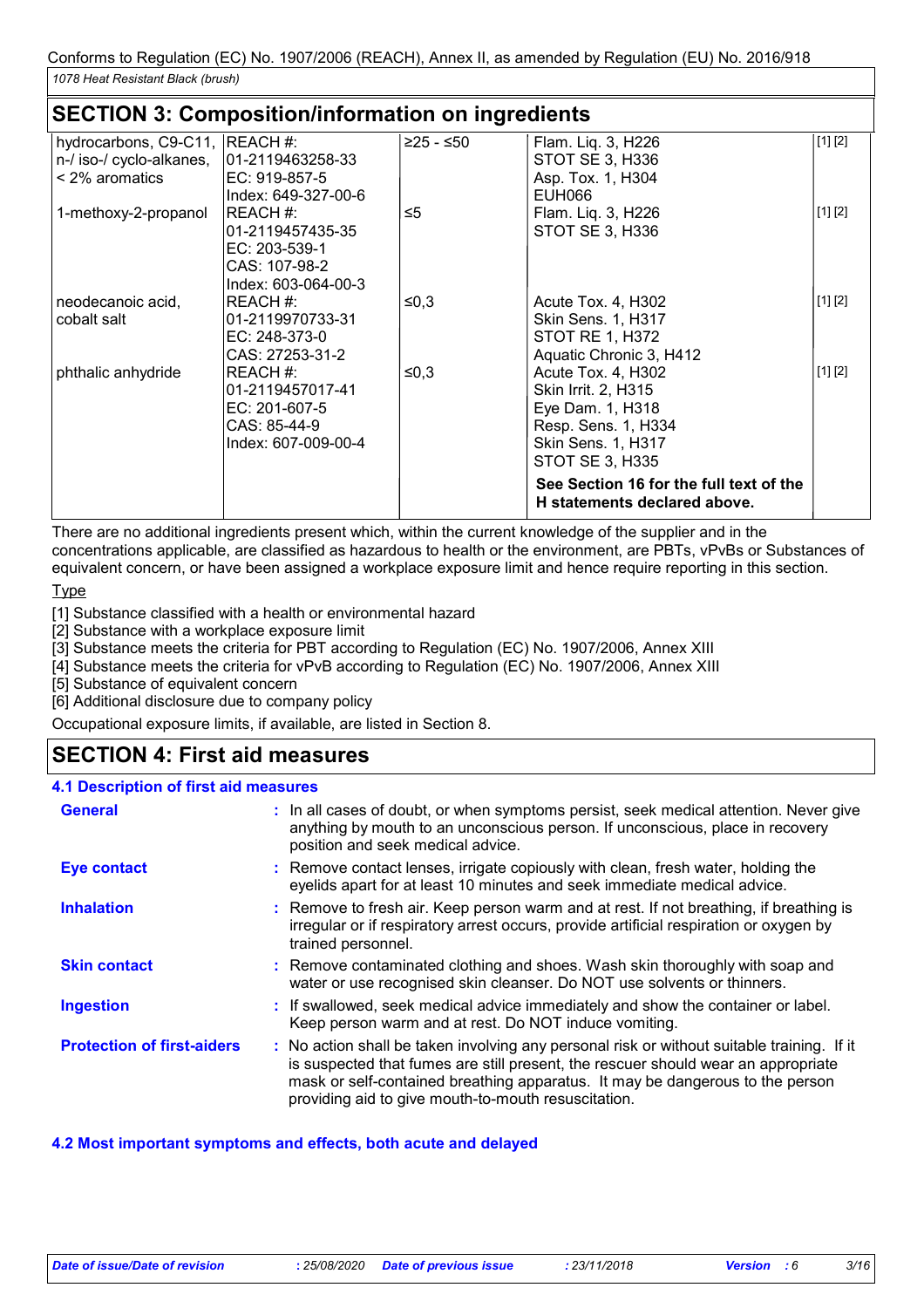# **SECTION 4: First aid measures**

There are no data available on the mixture itself. The mixture has been assessed following the conventional method of the CLP Regulation (EC) No 1272/2008 and is classified for toxicological properties accordingly. See Sections 2 and 3 for details.

Exposure to component solvent vapour concentrations in excess of the stated occupational exposure limit may result in adverse health effects such as mucous membrane and respiratory system irritation and adverse effects on the kidneys, liver and central nervous system. Symptoms and signs include headache, dizziness, fatigue, muscular weakness, drowsiness and, in extreme cases, loss of consciousness.

Solvents may cause some of the above effects by absorption through the skin. Repeated or prolonged contact with the mixture may cause removal of natural fat from the skin, resulting in non-allergic contact dermatitis and absorption through the skin.

If splashed in the eyes, the liquid may cause irritation and reversible damage.

Ingestion may cause nausea, diarrhea and vomiting.

This takes into account, where known, delayed and immediate effects and also chronic effects of components from short-term and long-term exposure by oral, inhalation and dermal routes of exposure and eye contact.

Contains neodecanoic acid, cobalt salt, phthalic anhydride. May produce an allergic reaction.

#### **Over-exposure signs/symptoms**

| Eye contact         | : No specific data.                                                                                                                           |
|---------------------|-----------------------------------------------------------------------------------------------------------------------------------------------|
| <b>Inhalation</b>   | : Adverse symptoms may include the following:<br>nausea or vomiting<br>headache<br>drowsiness/fatique<br>dizziness/vertigo<br>unconsciousness |
| <b>Skin contact</b> | : Adverse symptoms may include the following:<br>irritation<br>dryness<br>cracking                                                            |
| Ingestion           | : No specific data.                                                                                                                           |

# **4.3 Indication of any immediate medical attention and special treatment needed**

| <b>Notes to physician</b>   | : Treat symptomatically. Contact poison treatment specialist immediately if large<br>quantities have been ingested or inhaled. |  |
|-----------------------------|--------------------------------------------------------------------------------------------------------------------------------|--|
| Caracters Association and a | . Na annaile trantrannt                                                                                                        |  |

**Specific treatments :** No specific treatment.

# See toxicological information (Section 11)

| <b>SECTION 5: Firefighting measures</b> |                                                                      |  |
|-----------------------------------------|----------------------------------------------------------------------|--|
| 5.1 Extinguishing media                 |                                                                      |  |
| <b>Suitable extinguishing</b><br>media  | : Recommended: alcohol-resistant foam, $CO2$ , powders, water spray. |  |

| <b>Unsuitable extinguishing</b> | : Do not use water jet. |
|---------------------------------|-------------------------|
| media                           |                         |

#### **5.2 Special hazards arising from the substance or mixture**

| <b>Hazards from the</b>  | : Flammable liquid and vapour. Runoff to sewer may create fire or explosion hazard. |
|--------------------------|-------------------------------------------------------------------------------------|
| substance or mixture     | In a fire or if heated, a pressure increase will occur and the container may burst, |
|                          | with the risk of a subsequent explosion.                                            |
| <b>Hazardous thermal</b> | : No specific data.                                                                 |

**decomposition products**

# **5.3 Advice for firefighters**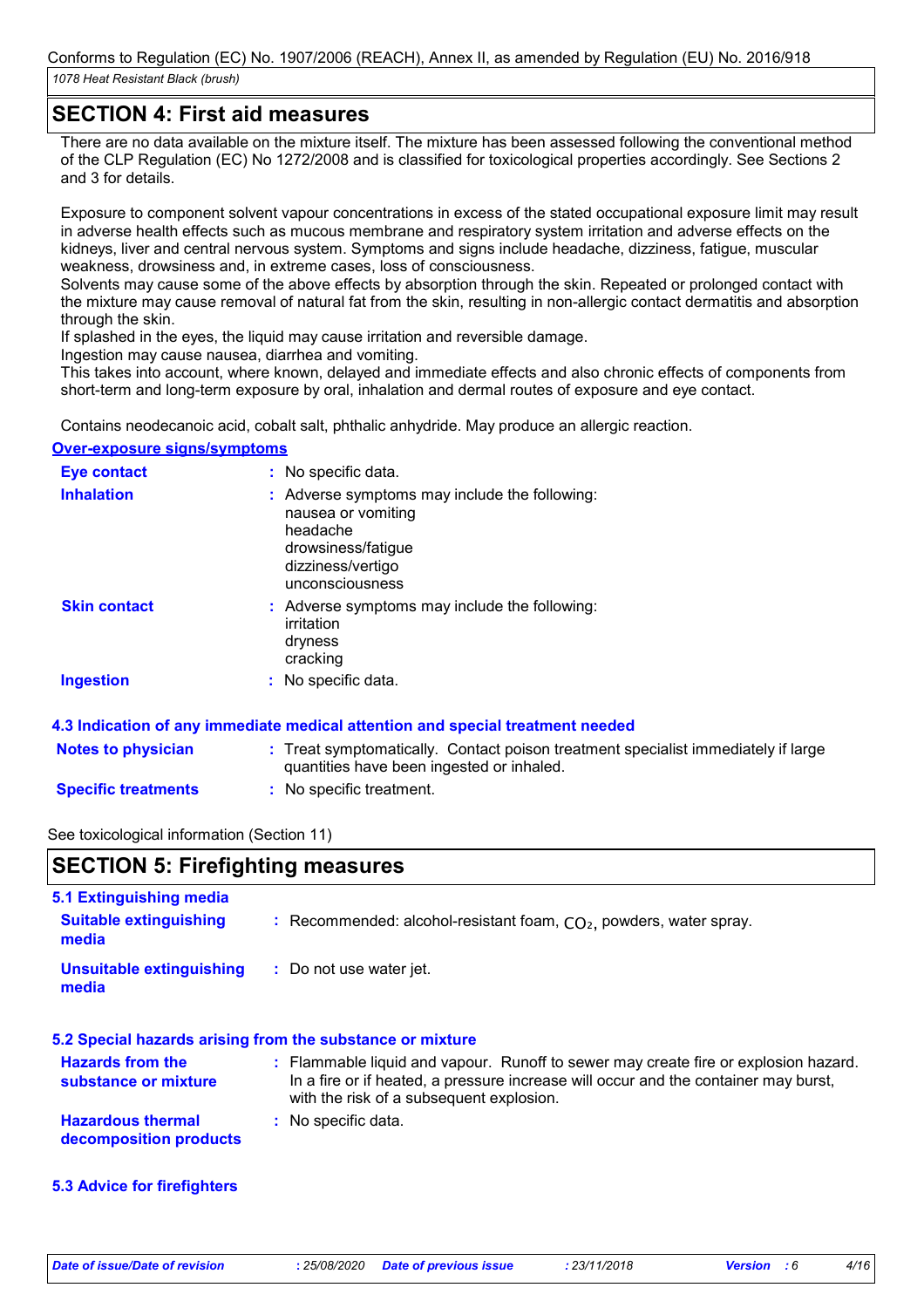# **SECTION 5: Firefighting measures**

| <b>Special protective actions</b><br>for fire-fighters   | : Promptly isolate the scene by removing all persons from the vicinity of the incident if<br>there is a fire. No action shall be taken involving any personal risk or without<br>suitable training. Move containers from fire area if this can be done without risk.<br>Use water spray to keep fire-exposed containers cool.                                         |
|----------------------------------------------------------|-----------------------------------------------------------------------------------------------------------------------------------------------------------------------------------------------------------------------------------------------------------------------------------------------------------------------------------------------------------------------|
| <b>Special protective</b><br>equipment for fire-fighters | : Fire-fighters should wear appropriate protective equipment and self-contained<br>breathing apparatus (SCBA) with a full face-piece operated in positive pressure<br>mode. Clothing for fire-fighters (including helmets, protective boots and gloves)<br>conforming to European standard EN 469 will provide a basic level of protection for<br>chemical incidents. |
| <b>Additional information</b>                            | : No unusual hazard if involved in a fire.                                                                                                                                                                                                                                                                                                                            |

# **SECTION 6: Accidental release measures**

| 6.1 Personal precautions, protective equipment and emergency procedures |  |                                                                                                                                                                                                                                                                                                                                                                                                                                                                                                |  |  |
|-------------------------------------------------------------------------|--|------------------------------------------------------------------------------------------------------------------------------------------------------------------------------------------------------------------------------------------------------------------------------------------------------------------------------------------------------------------------------------------------------------------------------------------------------------------------------------------------|--|--|
| For non-emergency<br>personnel                                          |  | : No action shall be taken involving any personal risk or without suitable training.<br>Evacuate surrounding areas. Keep unnecessary and unprotected personnel from<br>entering. Do not touch or walk through spilt material. Shut off all ignition sources.<br>No flares, smoking or flames in hazard area. Avoid breathing vapour or mist.<br>Provide adequate ventilation. Wear appropriate respirator when ventilation is<br>inadequate. Put on appropriate personal protective equipment. |  |  |
|                                                                         |  | For emergency responders : If specialised clothing is required to deal with the spillage, take note of any<br>information in Section 8 on suitable and unsuitable materials. See also the<br>information in "For non-emergency personnel".                                                                                                                                                                                                                                                     |  |  |
| <b>6.2 Environmental</b><br>precautions                                 |  | : Avoid dispersal of spilt material and runoff and contact with soil, waterways, drains<br>and sewers. Inform the relevant authorities if the product has caused environmental<br>pollution (sewers, waterways, soil or air).                                                                                                                                                                                                                                                                  |  |  |

# **6.3 Methods and material for containment and cleaning up**

| <b>Small spill</b>                 | : Stop leak if without risk. Move containers from spill area. Use spark-proof tools and<br>explosion-proof equipment. Dilute with water and mop up if water-soluble.<br>Alternatively, or if water-insoluble, absorb with an inert dry material and place in an<br>appropriate waste disposal container. Dispose of via a licensed waste disposal<br>contractor.                                                                                                                                                                                                                                                                                           |
|------------------------------------|------------------------------------------------------------------------------------------------------------------------------------------------------------------------------------------------------------------------------------------------------------------------------------------------------------------------------------------------------------------------------------------------------------------------------------------------------------------------------------------------------------------------------------------------------------------------------------------------------------------------------------------------------------|
| <b>Large spill</b>                 | : Stop leak if without risk. Move containers from spill area. Use spark-proof tools and<br>explosion-proof equipment. Approach the release from upwind. Prevent entry into<br>sewers, water courses, basements or confined areas. Wash spillages into an<br>effluent treatment plant or proceed as follows. Contain and collect spillage with non-<br>combustible, absorbent material e.g. sand, earth, vermiculite or diatomaceous earth<br>and place in container for disposal according to local regulations. Dispose of via a<br>licensed waste disposal contractor. Contaminated absorbent material may pose the<br>same hazard as the spilt product. |
| 6.4 Reference to other<br>sections | : See Section 1 for emergency contact information.<br>See Section 8 for information on appropriate personal protective equipment.<br>See Section 13 for additional waste treatment information.                                                                                                                                                                                                                                                                                                                                                                                                                                                            |

# **SECTION 7: Handling and storage**

The information in this section contains generic advice and guidance.

| <b>7.1 Precautions for safe</b><br>handling | conducting type. | : Prevent the creation of flammable or explosive concentrations of vapours in air and<br>avoid vapour concentrations higher than the occupational exposure limits.<br>In addition, the product should only be used in areas from which all naked lights and<br>other sources of ignition have been excluded. Electrical equipment should be<br>protected to the appropriate standard.<br>Mixture may charge electrostatically: always use earthing leads when transferring<br>from one container to another.<br>Operators should wear antistatic footwear and clothing and floors should be of the |              |                |     |      |
|---------------------------------------------|------------------|----------------------------------------------------------------------------------------------------------------------------------------------------------------------------------------------------------------------------------------------------------------------------------------------------------------------------------------------------------------------------------------------------------------------------------------------------------------------------------------------------------------------------------------------------------------------------------------------------|--------------|----------------|-----|------|
| Date of issue/Date of revision              | : 25/08/2020     | <b>Date of previous issue</b>                                                                                                                                                                                                                                                                                                                                                                                                                                                                                                                                                                      | : 23/11/2018 | <b>Version</b> | - 6 | 5/16 |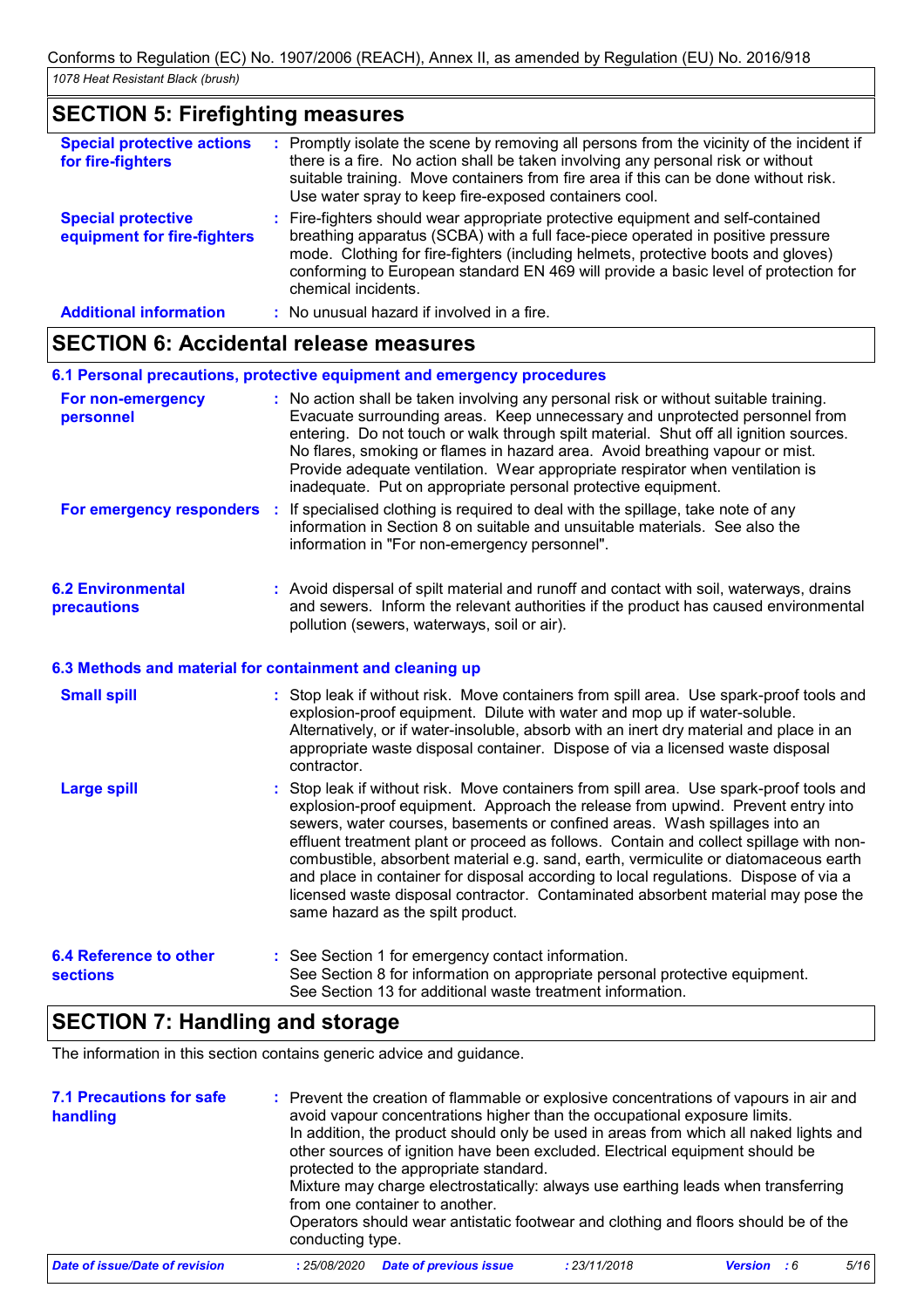# **SECTION 7: Handling and storage**

Keep away from heat, sparks and flame. No sparking tools should be used. Avoid contact with skin and eyes. Avoid the inhalation of dust, particulates, spray or mist arising from the application of this mixture. Avoid inhalation of dust from sanding.

Eating, drinking and smoking should be prohibited in areas where this material is handled, stored and processed.

Put on appropriate personal protective equipment (see Section 8).

Never use pressure to empty. Container is not a pressure vessel.

Always keep in containers made from the same material as the original one. Comply with the health and safety at work laws.

Do not allow to enter drains or watercourses.

**Information on fire and explosion protection**

Vapours are heavier than air and may spread along floors. Vapours may form explosive mixtures with air.

# **7.2 Conditions for safe storage, including any incompatibilities**

Store in accordance with local regulations.

**Notes on joint storage**

Keep away from: oxidising agents, strong alkalis, strong acids.

#### **Additional information on storage conditions**

Observe label precautions. Do not store above the following temperature: 35°C (95°F). Store in a dry, cool and wellventilated area. Keep away from heat and direct sunlight. Keep away from sources of ignition. No smoking. Prevent unauthorised access. Containers that have been opened must be carefully resealed and kept upright to prevent leakage.

# **Seveso Directive - Reporting thresholds (in tonnes)**

| <b>Danger criteria</b> |                                                                   |
|------------------------|-------------------------------------------------------------------|
| <b>Category</b>        | Notification and MAPP Safety report threshold<br><b>threshold</b> |
| P5c                    | 5000 tonne<br>50000 tonne                                         |

# **7.3 Specific end use(s) Recommendations :**

: Not available.

**Industrial sector specific : solutions**

: Not available.

# **SECTION 8: Exposure controls/personal protection**

The information in this section contains generic advice and guidance. Information is provided based on typical anticipated uses of the product. Additional measures might be required for bulk handling or other uses that could significantly increase worker exposure or environmental releases.

# **8.1 Control parameters**

# **Occupational exposure limits**

| <b>Product/ingredient name</b>                                        | <b>Exposure limit values</b>                                                                                                                                                                                                   |
|-----------------------------------------------------------------------|--------------------------------------------------------------------------------------------------------------------------------------------------------------------------------------------------------------------------------|
| hydrocarbons, C9-C11, n-/ iso-/ cyclo-alkanes,<br>$\leq$ 2% aromatics | <b>EH40/2005 WELs (United Kingdom (UK), 8/2007).</b><br>STEL: 850 mg/m <sup>3</sup> , (as turpentine (150 ppm)) 15 minutes. Form:<br>Vapour<br>TWA: 566 mg/m <sup>3</sup> , (as turpentine (100 ppm)) 8 hours. Form:<br>Vapour |
| 1-methoxy-2-propanol                                                  | EH40/2005 WELs (United Kingdom (UK), 8/2018). Absorbed<br>through skin.<br>STEL: 560 mg/m <sup>3</sup> 15 minutes.<br>STEL: 150 ppm 15 minutes.<br>TWA: 375 mg/m <sup>3</sup> 8 hours.                                         |
| neodecanoic acid, cobalt salt                                         | TWA: 100 ppm 8 hours.<br>EH40/2005 WELs (United Kingdom (UK), 8/2018). Inhalation<br>sensitiser.                                                                                                                               |
| Date of issue/Date of revision<br>: 25/08/2020                        | 6/16<br><b>Date of previous issue</b><br>: 23/11/2018<br>Version : 6                                                                                                                                                           |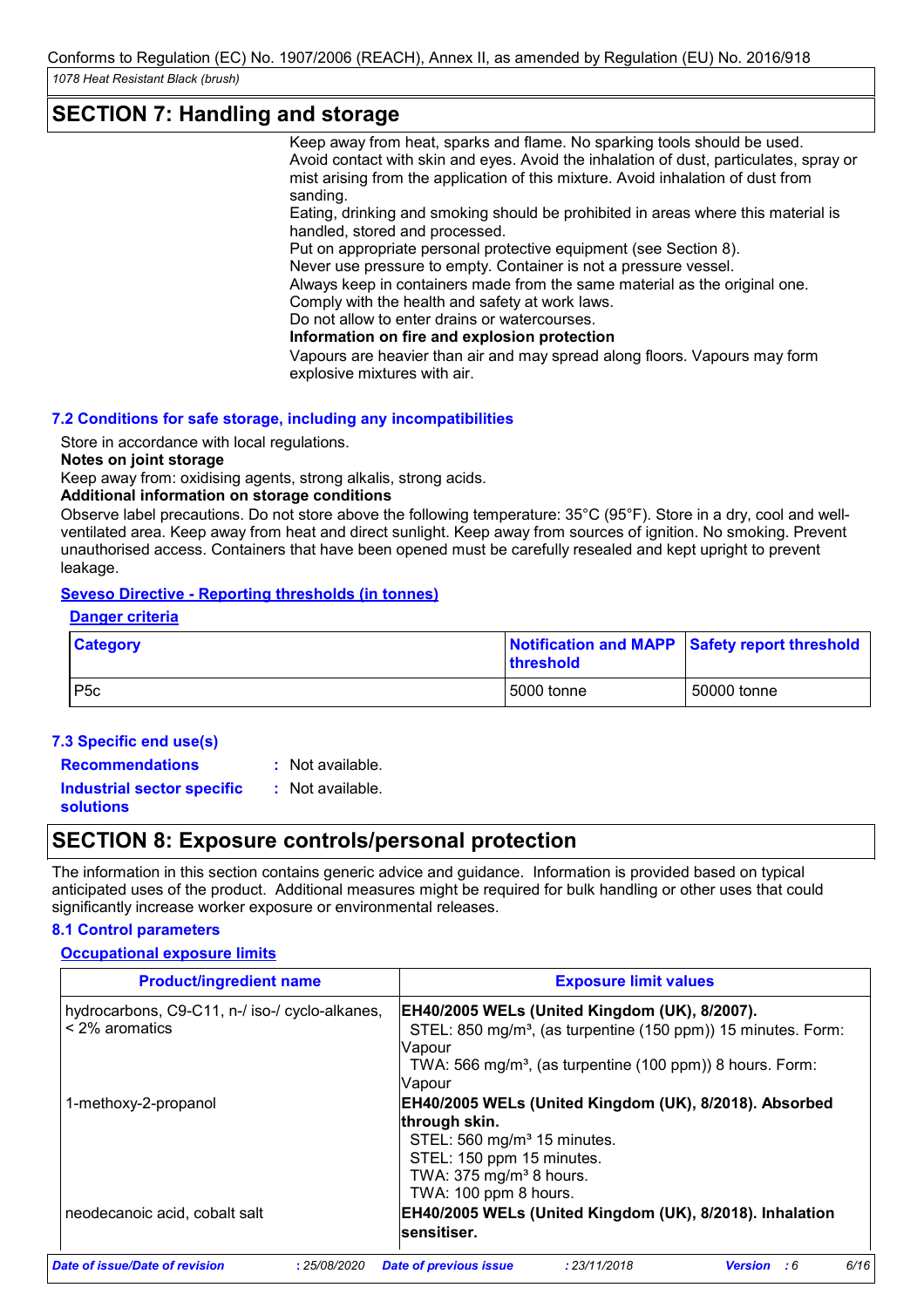# **SECTION 8: Exposure controls/personal protection**

|                    | TWA: $0,1 \text{ mg/m}^3$ , (as Co) 8 hours.              |
|--------------------|-----------------------------------------------------------|
| phthalic anhydride | EH40/2005 WELs (United Kingdom (UK), 12/2011). Inhalation |
|                    | sensitiser.                                               |
|                    | STEL: $12 \text{ mg/m}^3$ 15 minutes.                     |
|                    | TWA: 4 mg/m <sup>3</sup> 8 hours.                         |

**Recommended monitoring procedures :** If this product contains ingredients with exposure limits, personal, workplace atmosphere or biological monitoring may be required to determine the effectiveness of the ventilation or other control measures and/or the necessity to use respiratory protective equipment. Reference should be made to monitoring standards, such as the following: European Standard EN 689 (Workplace atmospheres - Guidance for the assessment of exposure by inhalation to chemical agents for comparison with limit values and measurement strategy) European Standard EN 14042 (Workplace atmospheres - Guide for the application and use of procedures for the assessment of exposure to chemical and biological agents) European Standard EN 482 (Workplace atmospheres - General requirements for the performance of procedures for the measurement of chemical agents) Reference to national guidance documents for methods for the determination of hazardous substances will also be required.

# **DNELs/DMELs**

| <b>Product/ingredient name</b>                                   | <b>Type</b> | <b>Exposure</b>          | <b>Value</b>                  | <b>Population</b>                    | <b>Effects</b> |
|------------------------------------------------------------------|-------------|--------------------------|-------------------------------|--------------------------------------|----------------|
| hydrocarbons, C9-C11, n-/ iso-/<br>cyclo-alkanes, < 2% aromatics | <b>DNEL</b> | Long term Dermal         | 208 mg/kg<br>bw/day           | Workers                              | Systemic       |
|                                                                  | <b>DNEL</b> | Long term<br>Inhalation  | 871 mg/m <sup>3</sup>         | Workers                              | Systemic       |
|                                                                  | <b>DNEL</b> | Long term Oral           | 125 mg/kg<br>bw/day           | General<br>population<br>[Consumers] | Systemic       |
|                                                                  | <b>DNEL</b> | Long term<br>Inhalation  | 185 mg/m <sup>3</sup>         | General<br>population<br>[Consumers] | Systemic       |
|                                                                  | <b>DNEL</b> | Long term Dermal         | $125 \text{ mg/kg}$<br>bw/day | General<br>population<br>[Consumers] | Systemic       |
| 1-methoxy-2-propanol                                             | <b>DNEL</b> | Short term<br>Inhalation | 553,5 mg/<br>m <sup>3</sup>   | <b>Workers</b>                       | Local          |
|                                                                  | <b>DNEL</b> | Long term<br>Inhalation  | 369 mg/m <sup>3</sup>         | Workers                              | Systemic       |
|                                                                  | <b>DNEL</b> | Long term Dermal         | 50,6 mg/<br>kg bw/day         | Workers                              | Systemic       |
|                                                                  | <b>DNEL</b> | Long term<br>Inhalation  | 43,9 mg/ $m3$                 | General<br>population<br>[Consumers] | Systemic       |
|                                                                  | <b>DNEL</b> | Long term Dermal         | 18,1 mg/<br>kg bw/day         | General<br>population<br>[Consumers] | Systemic       |
|                                                                  | <b>DNEL</b> | Long term Oral           | $3,3$ mg/kg<br>bw/day         | General<br>population<br>[Consumers] | Systemic       |

#### **PNECs**

| <b>Product/ingredient name</b> | <b>Compartment Detail</b> | <b>Value</b>         | <b>Method Detail</b> |
|--------------------------------|---------------------------|----------------------|----------------------|
| 1-methoxy-2-propanol           | Fresh water               | $10$ mg/l            |                      |
|                                | Fresh water sediment      | $ 41,6 \text{ mg}/ $ |                      |
|                                | Marine water sediment     | $ 4,17 \text{ mg}/1$ |                      |
|                                | Soil                      | $2,47$ mg/l          |                      |
|                                | Sewage Treatment          | 100 mg/l             |                      |
|                                | Plant                     |                      |                      |

# **8.2 Exposure controls**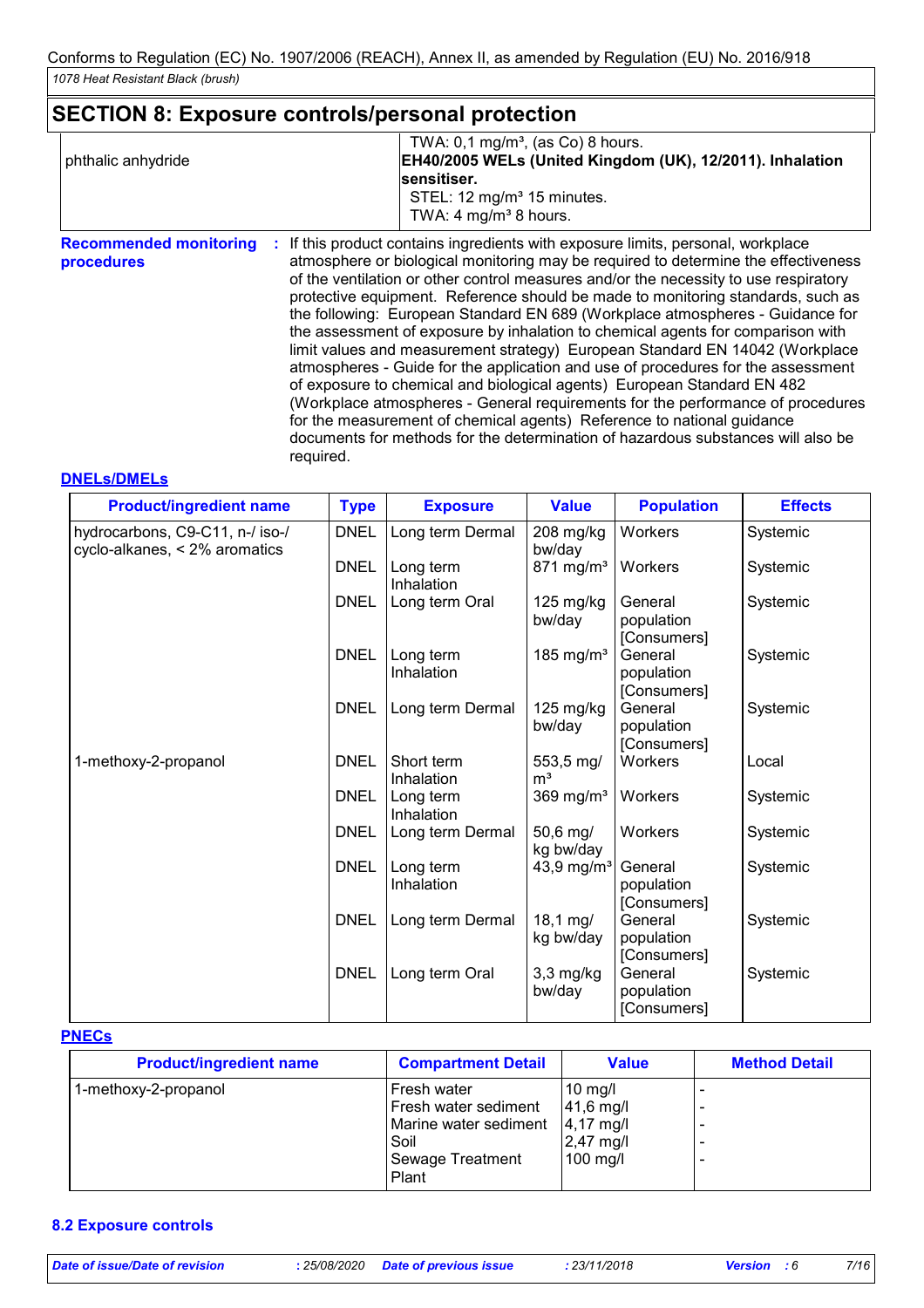# **SECTION 8: Exposure controls/personal protection**

| <b>Appropriate engineering</b><br><b>controls</b> | : Provide adequate ventilation. Where reasonably practicable, this should be<br>achieved by the use of local exhaust ventilation and good general extraction. If<br>these are not sufficient to maintain concentrations of particulates and solvent<br>vapours below the OEL, suitable respiratory protection must be worn.                                                                       |  |
|---------------------------------------------------|---------------------------------------------------------------------------------------------------------------------------------------------------------------------------------------------------------------------------------------------------------------------------------------------------------------------------------------------------------------------------------------------------|--|
| <b>Individual protection measures</b>             |                                                                                                                                                                                                                                                                                                                                                                                                   |  |
| <b>Hygiene measures</b>                           | : Wash hands, forearms and face thoroughly after handling chemical products, before<br>eating, smoking and using the lavatory and at the end of the working period.<br>Appropriate techniques should be used to remove potentially contaminated clothing.<br>Wash contaminated clothing before reusing. Ensure that eyewash stations and<br>safety showers are close to the workstation location. |  |
| <b>Eye/face protection</b>                        | : Safety eyewear complying with an approved standard should be used when a risk<br>assessment indicates this is necessary to avoid exposure to liquid splashes, mists,<br>gases or dusts. If contact is possible, the following protection should be worn,<br>unless the assessment indicates a higher degree of protection: Recommended:<br>safety glasses with side-shields. (EN 166)           |  |
| <b>Skin protection</b>                            |                                                                                                                                                                                                                                                                                                                                                                                                   |  |
| <b>Hand protection</b>                            |                                                                                                                                                                                                                                                                                                                                                                                                   |  |

There is no one glove material or combination of materials that will give unlimited resistance to any individual or combination of chemicals.

The breakthrough time must be greater than the end use time of the product.

The instructions and information provided by the glove manufacturer on use, storage, maintenance and replacement must be followed.

Gloves should be replaced regularly and if there is any sign of damage to the glove material.

Always ensure that gloves are free from defects and that they are stored and used correctly.

The performance or effectiveness of the glove may be reduced by physical/chemical damage and poor maintenance.

Barrier creams may help to protect the exposed areas of the skin but should not be applied once exposure has occurred.

| <b>Gloves</b>                             | : For prolonged or repeated handling, use the following type of gloves:                                                                                                                                                                                                                                                                                                                                                                                                                                                                                                                                                                                                                                   |
|-------------------------------------------|-----------------------------------------------------------------------------------------------------------------------------------------------------------------------------------------------------------------------------------------------------------------------------------------------------------------------------------------------------------------------------------------------------------------------------------------------------------------------------------------------------------------------------------------------------------------------------------------------------------------------------------------------------------------------------------------------------------|
|                                           | Recommended: > 8 hours (breakthrough time): nitrile rubber (0.5mm)<br>The recommendation for the type or types of glove to use when handling this<br>product is based on information from the following source:<br><b>EN 374</b><br>The user must check that the final choice of type of glove selected for handling this<br>product is the most appropriate and takes into account the particular conditions of<br>use, as included in the user's risk assessment.                                                                                                                                                                                                                                       |
| <b>Body protection</b>                    | : Personal protective equipment for the body should be selected based on the task<br>being performed and the risks involved and should be approved by a specialist<br>before handling this product. When there is a risk of ignition from static electricity,<br>wear anti-static protective clothing. For the greatest protection from static<br>discharges, clothing should include anti-static overalls, boots and gloves. Refer to<br>European Standard EN 1149 for further information on material and design<br>requirements and test methods. Recommended: Personnel should wear antistatic<br>clothing made of natural fibres or of high-temperature-resistant synthetic fibres. (EN<br>$1149-1)$ |
| <b>Other skin protection</b>              | : Appropriate footwear and any additional skin protection measures should be<br>selected based on the task being performed and the risks involved and should be<br>approved by a specialist before handling this product.                                                                                                                                                                                                                                                                                                                                                                                                                                                                                 |
| <b>Respiratory protection</b>             | : Based on the hazard and potential for exposure, select a respirator that meets the<br>appropriate standard or certification. Respirators must be used according to a<br>respiratory protection program to ensure proper fitting, training, and other important<br>aspects of use. Recommended: organic vapour (Type A) and particulate filter (EN<br>140)                                                                                                                                                                                                                                                                                                                                               |
| <b>Environmental exposure</b><br>controls | : Emissions from ventilation or work process equipment should be checked to ensure<br>they comply with the requirements of environmental protection legislation. In some<br>cases, fume scrubbers, filters or engineering modifications to the process<br>equipment will be necessary to reduce emissions to acceptable levels.                                                                                                                                                                                                                                                                                                                                                                           |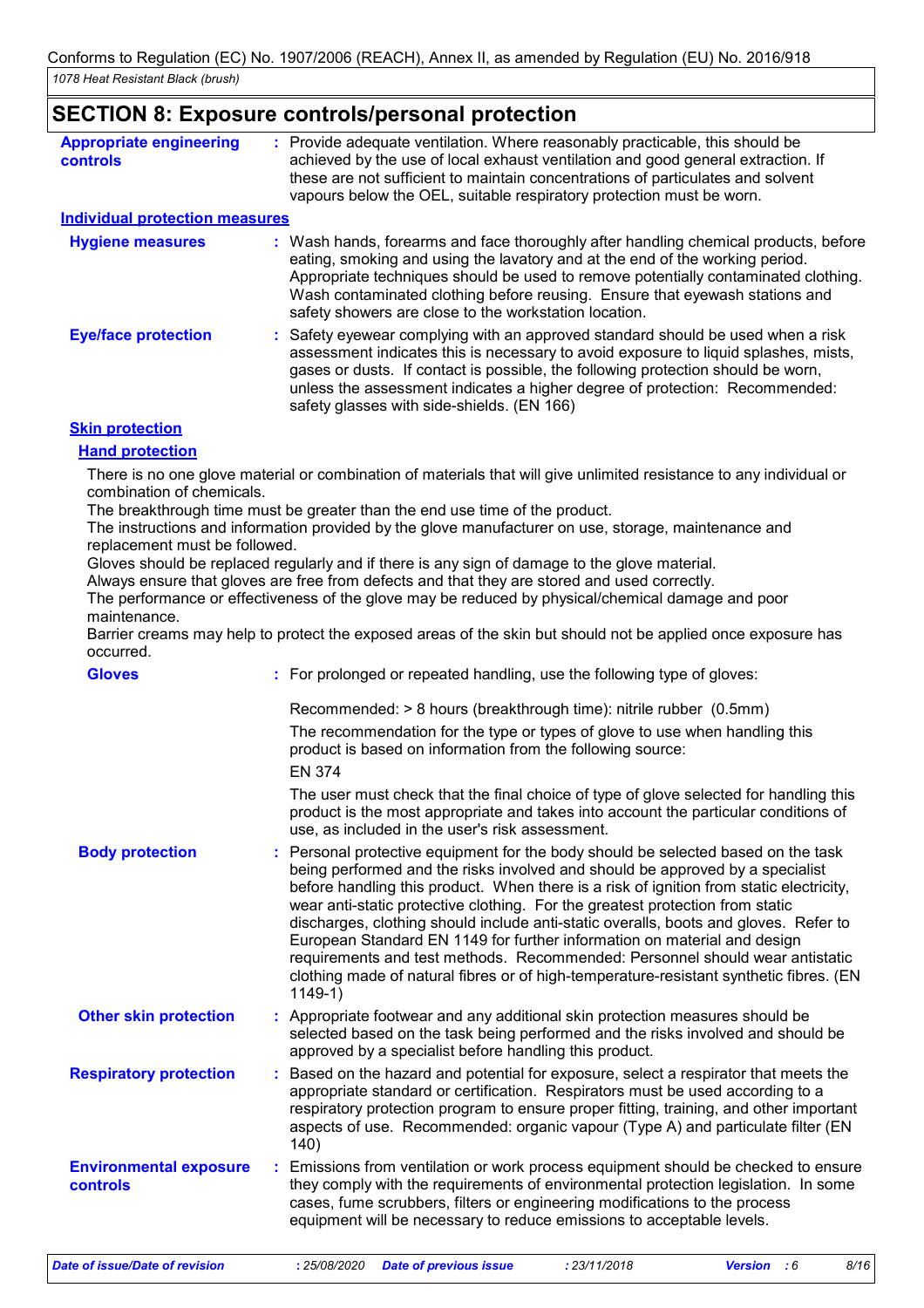# **SECTION 9: Physical and chemical properties**

| 9.1 Information on basic physical and chemical properties         |                                                                                                                                                                                                                                               |
|-------------------------------------------------------------------|-----------------------------------------------------------------------------------------------------------------------------------------------------------------------------------------------------------------------------------------------|
| <b>Appearance</b>                                                 |                                                                                                                                                                                                                                               |
| <b>Physical state</b>                                             | : Liquid.                                                                                                                                                                                                                                     |
| <b>Colour</b>                                                     | $:$ Black.                                                                                                                                                                                                                                    |
| <b>Odour</b>                                                      | : Solvent-like                                                                                                                                                                                                                                |
| <b>Odour threshold</b>                                            | : Not available.                                                                                                                                                                                                                              |
| pH                                                                | : Not available.                                                                                                                                                                                                                              |
| <b>Melting point/freezing point</b>                               | $: -20^{\circ}$ C                                                                                                                                                                                                                             |
| Initial boiling point and<br>boiling range                        | $:$ >160°C                                                                                                                                                                                                                                    |
| <b>Flash point</b>                                                | : Closed cup: 40°C [ISO EN DIN 1523 / DIN 53213-1]                                                                                                                                                                                            |
| <b>Evaporation rate</b>                                           | $\therefore$ 0,2 (Butyl acetate. = 1)                                                                                                                                                                                                         |
| <b>Flammability (solid, gas)</b>                                  | : Flammable in the presence of the following materials or conditions: open flames,<br>sparks and static discharge, heat and shocks and mechanical impacts.<br>Vapour may travel a considerable distance to source of ignition and flash back. |
| <b>Upper/lower flammability or</b><br>explosive limits            | : Not available.                                                                                                                                                                                                                              |
| <b>Vapour pressure</b>                                            | $:$ Not available.                                                                                                                                                                                                                            |
| <b>Vapour density</b>                                             | : Not available.                                                                                                                                                                                                                              |
| <b>Relative density</b>                                           | $: 1,37$ to 1,39                                                                                                                                                                                                                              |
| <b>Solubility(ies)</b>                                            | : Partially soluble in the following materials: acetone.<br>Insoluble in the following materials: cold water and hot water.                                                                                                                   |
| <b>Partition coefficient: n-octanol/: Not available.</b><br>water |                                                                                                                                                                                                                                               |
| <b>Auto-ignition temperature</b>                                  | $: >250^{\circ}$ C                                                                                                                                                                                                                            |
| <b>Decomposition temperature</b>                                  | : Not available.                                                                                                                                                                                                                              |
| <b>Viscosity</b>                                                  | : Dynamic (room temperature): 880 to 1150 mPa·s                                                                                                                                                                                               |
| <b>Explosive properties</b>                                       | : Non-explosive in the presence of the following materials or conditions: open<br>flames, sparks and static discharge, heat and shocks and mechanical impacts.                                                                                |
| <b>Oxidising properties</b>                                       | $:$ Not available.                                                                                                                                                                                                                            |

# **9.2 Other information**

No additional information.

|                                                   | <b>SECTION 10: Stability and reactivity</b>                                                                                                                                                   |      |  |  |  |  |
|---------------------------------------------------|-----------------------------------------------------------------------------------------------------------------------------------------------------------------------------------------------|------|--|--|--|--|
| <b>10.1 Reactivity</b>                            | : No specific test data related to reactivity available for this product or its ingredients.                                                                                                  |      |  |  |  |  |
| <b>10.2 Chemical stability</b>                    | : Stable under recommended storage and handling conditions (see Section 7).                                                                                                                   |      |  |  |  |  |
| <b>10.3 Possibility of</b><br>hazardous reactions | : Under normal conditions of storage and use, hazardous reactions will not occur.                                                                                                             |      |  |  |  |  |
| <b>10.4 Conditions to avoid</b>                   | : When exposed to high temperatures may produce hazardous decomposition<br>products.                                                                                                          |      |  |  |  |  |
| 10.5 Incompatible materials                       | Keep away from the following materials to prevent strong exothermic reactions:<br>÷.<br>oxidising agents, strong alkalis, strong acids.                                                       |      |  |  |  |  |
| <b>10.6 Hazardous</b><br>decomposition products   | : Under normal conditions of storage and use, hazardous decomposition products<br>should not be produced. If involved in a fire, toxic gases including CO, CO2 and<br>smoke can be generated. |      |  |  |  |  |
| <b>Date of issue/Date of revision</b>             | <b>Date of previous issue</b><br>: 25/08/2020<br>: 23/11/2018<br><b>Version</b><br>:6                                                                                                         | 9/16 |  |  |  |  |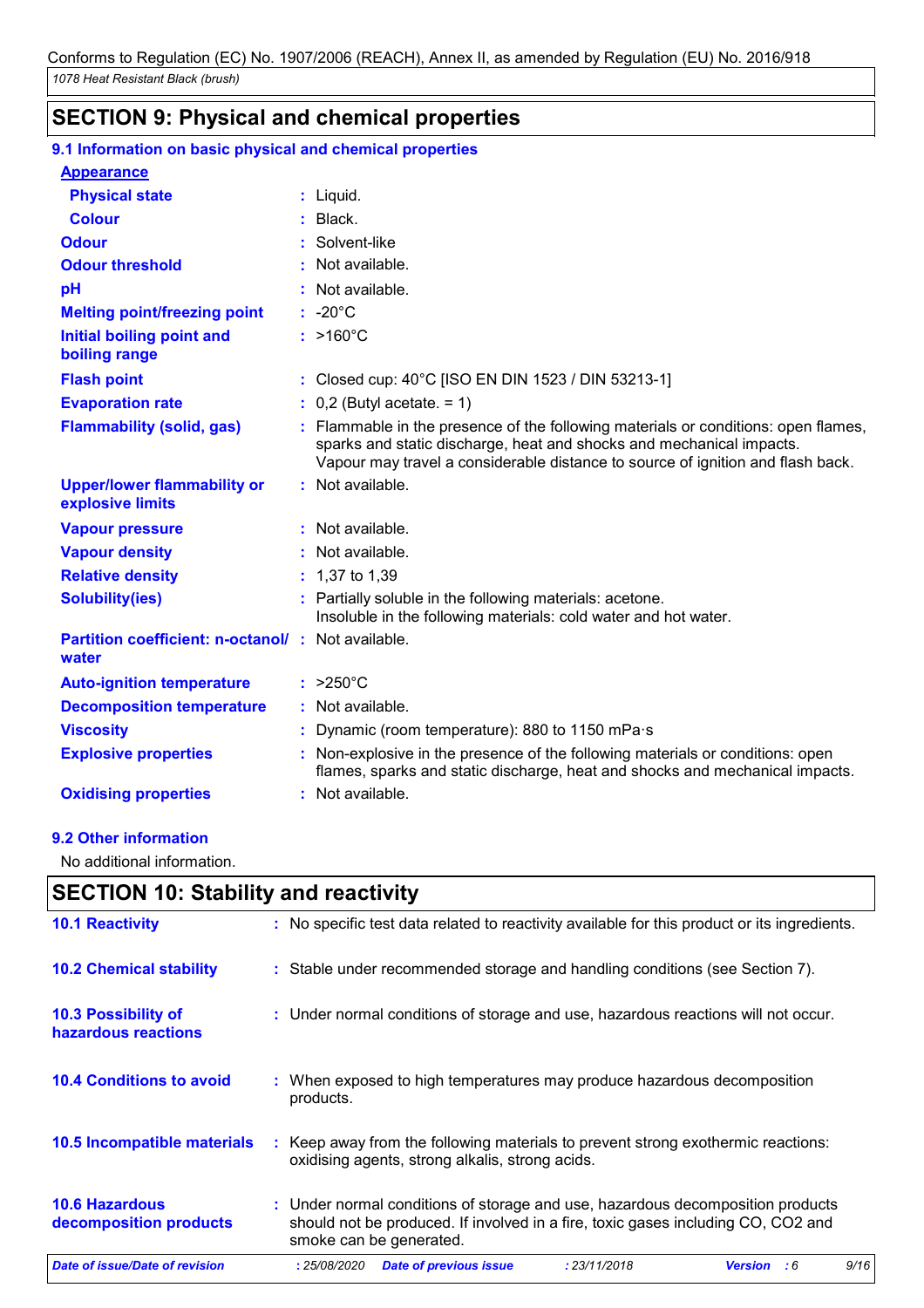| 1-methoxy-2-propanol             | <b>LC50 Inhalation Vapour</b> | Rat          | $30,02 \text{ mg/l}$ | 4 hours |
|----------------------------------|-------------------------------|--------------|----------------------|---------|
|                                  | LD50 Dermal                   | Rabbit       | $13$ g/kg            |         |
|                                  | LD50 Oral                     | Mouse        | 11700 mg/kg          |         |
|                                  | ILD50 Oral                    | Rat - Male,  | 4016 mg/kg           |         |
|                                  |                               | Female       |                      |         |
| neodecanoic acid, cobalt<br>salt | ILD50 Oral                    | Rat - Female | 1098 mg/kg           |         |
| phthalic anhydride               | LD50 Oral                     | Rat          | 1530 mg/kg           |         |

# **Conclusion/Summary :** Based on available data, the classification criteria are not met.

# **Acute toxicity estimates**

Not available.

# **Irritation/Corrosion**

| <b>Product/ingredient name</b> | <b>Result</b>            | <b>Species</b> | <b>Score</b> | <b>Exposure</b>            | <b>Observation</b> |
|--------------------------------|--------------------------|----------------|--------------|----------------------------|--------------------|
| phthalic anhydride             | Eves - Moderate irritant | Rabbit         |              | 124 hours 50<br>milligrams |                    |

# **Conclusion/Summary**

| <b>Skin</b> | Based on available data, the classification criteria are not met. |
|-------------|-------------------------------------------------------------------|
| <b>Eves</b> | Based on available data, the classification criteria are not met. |

**Respiratory :** May cause drowsiness or dizziness.

# **Sensitisation**

| <b>Product/ingredient name</b>                                         | <b>Route of</b><br>exposure                                         | <b>Species</b>                                                      | <b>Result</b>   |  |  |
|------------------------------------------------------------------------|---------------------------------------------------------------------|---------------------------------------------------------------------|-----------------|--|--|
| hydrocarbons, C9-C11, n-/<br>iso-/ cyclo-alkanes, $< 2\%$<br>aromatics | skin                                                                | Rabbit                                                              | Not sensitizing |  |  |
| <b>Conclusion/Summary</b>                                              |                                                                     |                                                                     |                 |  |  |
| <b>Skin</b>                                                            | : Based on available data, the classification criteria are not met. |                                                                     |                 |  |  |
| <b>Respiratory</b>                                                     | : Based on available data, the classification criteria are not met. |                                                                     |                 |  |  |
| <b>Mutagenicity</b>                                                    |                                                                     |                                                                     |                 |  |  |
| <b>Conclusion/Summary</b>                                              |                                                                     | : Based on available data, the classification criteria are not met. |                 |  |  |
| <b>Carcinogenicity</b>                                                 |                                                                     |                                                                     |                 |  |  |

**Conclusion/Summary :** Based on available data, the classification criteria are not met.

# **Reproductive toxicity Conclusion/Summary :** Based on available data, the classification criteria are not met.

**Teratogenicity**

**Conclusion/Summary :** Based on available data, the classification criteria are not met.

# **Specific target organ toxicity (single exposure)**

| <b>Product/ingredient name</b>                                                                                 | <b>Category</b>                        | <b>Route of</b><br>exposure | <b>Target organs</b>                                                           |
|----------------------------------------------------------------------------------------------------------------|----------------------------------------|-----------------------------|--------------------------------------------------------------------------------|
| hydrocarbons, C9-C11, n-/ iso-/ cyclo-alkanes, < 2%<br>aromatics<br>1-methoxy-2-propanol<br>phthalic anhydride | Category 3<br>Category 3<br>Category 3 |                             | Narcotic effects<br>Narcotic effects<br><b>Respiratory tract</b><br>irritation |

# **Specific target organ toxicity (repeated exposure)**

| <b>Product/ingredient name</b> | <b>Category</b>       | <b>Route of</b><br>exposure | <b>Target organs</b> |
|--------------------------------|-----------------------|-----------------------------|----------------------|
| neodecanoic acid, cobalt salt  | Category <sup>1</sup> |                             |                      |

# **Aspiration hazard**

*Date of issue/Date of revision* **:** *25/08/2020 Date of previous issue : 23/11/2018 Version : 6 10/16*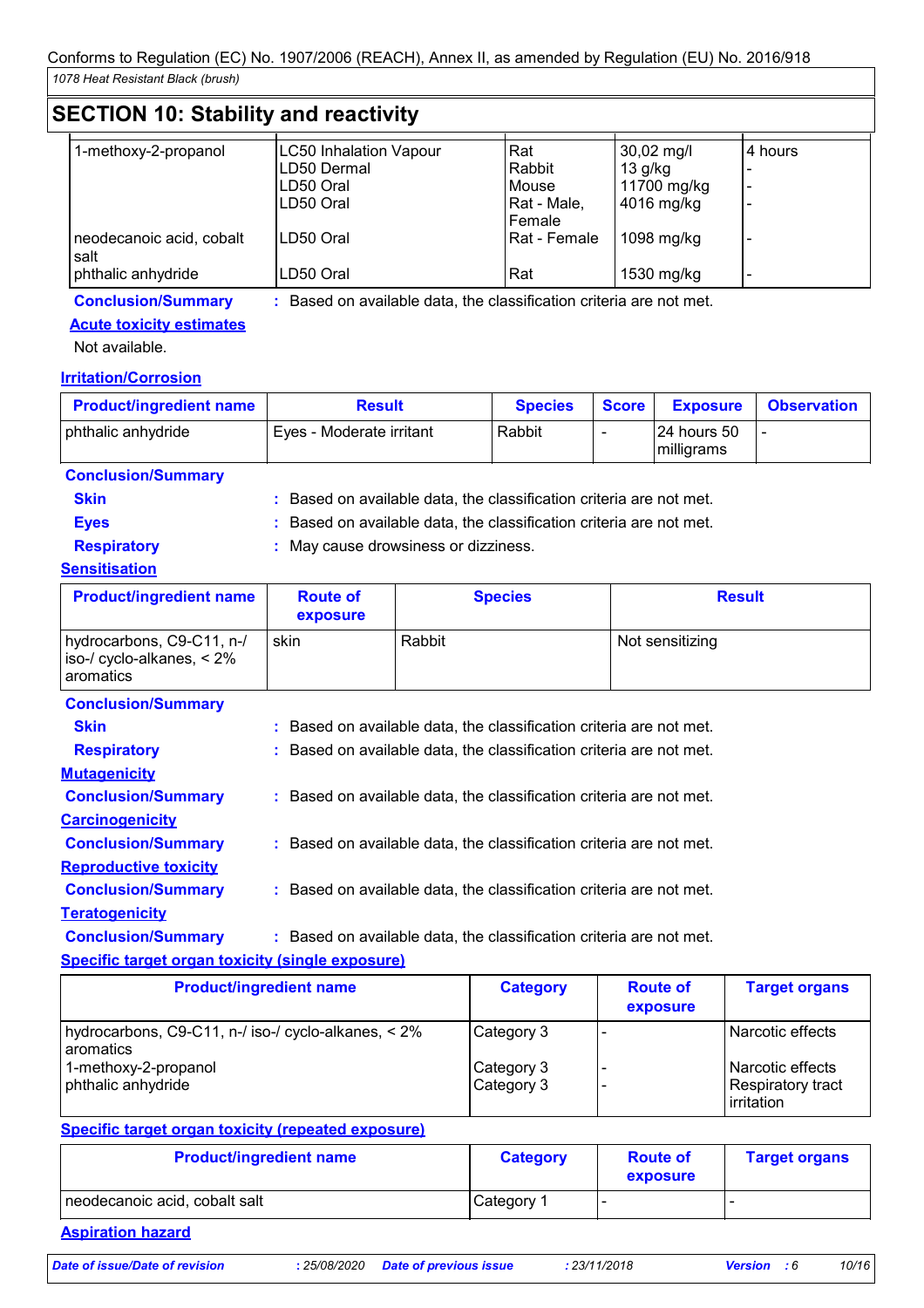| <b>SECTION 11: Toxicological information</b>                                                           |                                                                                            |                                                                                          |  |
|--------------------------------------------------------------------------------------------------------|--------------------------------------------------------------------------------------------|------------------------------------------------------------------------------------------|--|
|                                                                                                        | <b>Product/ingredient name</b>                                                             | <b>Result</b>                                                                            |  |
| hydrocarbons, C9-C11, n-/ iso-/ cyclo-alkanes, < 2% aromatics<br><b>ASPIRATION HAZARD - Category 1</b> |                                                                                            |                                                                                          |  |
|                                                                                                        | Delayed and immediate effects as well as chronic effects from short and long-term exposure |                                                                                          |  |
| <b>Short term exposure</b>                                                                             |                                                                                            |                                                                                          |  |
| <b>Potential immediate</b><br>effects                                                                  | $:$ Not available.                                                                         |                                                                                          |  |
| <b>Potential delayed effects</b>                                                                       | $:$ Not available.                                                                         |                                                                                          |  |
| <b>Long term exposure</b>                                                                              |                                                                                            |                                                                                          |  |
| <b>Potential immediate</b><br>effects                                                                  | : Not available.                                                                           |                                                                                          |  |
| <b>Potential delayed effects</b>                                                                       | : Not available.                                                                           |                                                                                          |  |
| <b>Potential chronic health effects</b>                                                                |                                                                                            |                                                                                          |  |
| Not available.                                                                                         |                                                                                            |                                                                                          |  |
| <b>Conclusion/Summary</b>                                                                              | : Based on available data, the classification criteria are not met.                        |                                                                                          |  |
| <b>General</b>                                                                                         | or dermatitis.                                                                             | : Prolonged or repeated contact can defat the skin and lead to irritation, cracking and/ |  |
| <b>Carcinogenicity</b>                                                                                 | : No known significant effects or critical hazards.                                        |                                                                                          |  |
| <b>Mutagenicity</b>                                                                                    | : No known significant effects or critical hazards.                                        |                                                                                          |  |
| <b>Teratogenicity</b>                                                                                  | : No known significant effects or critical hazards.                                        |                                                                                          |  |
| <b>Developmental effects</b>                                                                           | : No known significant effects or critical hazards.                                        |                                                                                          |  |
| <b>Fertility effects</b>                                                                               | : No known significant effects or critical hazards.                                        |                                                                                          |  |
| <b>Other information</b>                                                                               | : Not available.                                                                           |                                                                                          |  |

# **SECTION 12: Ecological information**

# **12.1 Toxicity**

There are no data available on the mixture itself. Do not allow to enter drains or watercourses.

The mixture has been assessed following the summation method of the CLP Regulation (EC) No 1272/2008 and is not classified as hazardous to the environment, but contains substance(s) hazardous to the environment. See section 3 for details.

| <b>Product/ingredient name</b>                                         | <b>Result</b>                                                     | <b>Species</b>                             | <b>Exposure</b> |
|------------------------------------------------------------------------|-------------------------------------------------------------------|--------------------------------------------|-----------------|
| hydrocarbons, C9-C11, n-/<br>iso-/ cyclo-alkanes, $< 2\%$<br>aromatics | Acute NOEC 100 mg/l                                               | Algae - Pseudokirchneriella<br>subcapitata | 72 hours        |
|                                                                        | Chronic NOEC 0,23 mg/l                                            | Daphnia spec.                              |                 |
|                                                                        | Chronic NOEC 0,131 mg/l                                           | Fish                                       |                 |
| 1-methoxy-2-propanol                                                   | Acute EC50 >1000 mg/l                                             | Algae - Selenastrum<br>capricomutum        | 7 days          |
|                                                                        | Acute EC50 23300 mg/l                                             | Daphnia spec.                              | 96 hours        |
|                                                                        | Acute LC50 6812 mg/l Fresh water                                  | Fish                                       | 96 hours        |
| phthalic anhydride                                                     | Acute EC50 78530 µg/l Fresh water                                 | Algae - Pseudokirchneriella<br>subcapitata | 96 hours        |
| <b>Conclusion/Summary</b>                                              | Based on available data, the classification criteria are not met. |                                            |                 |

**12.2 Persistence and degradability**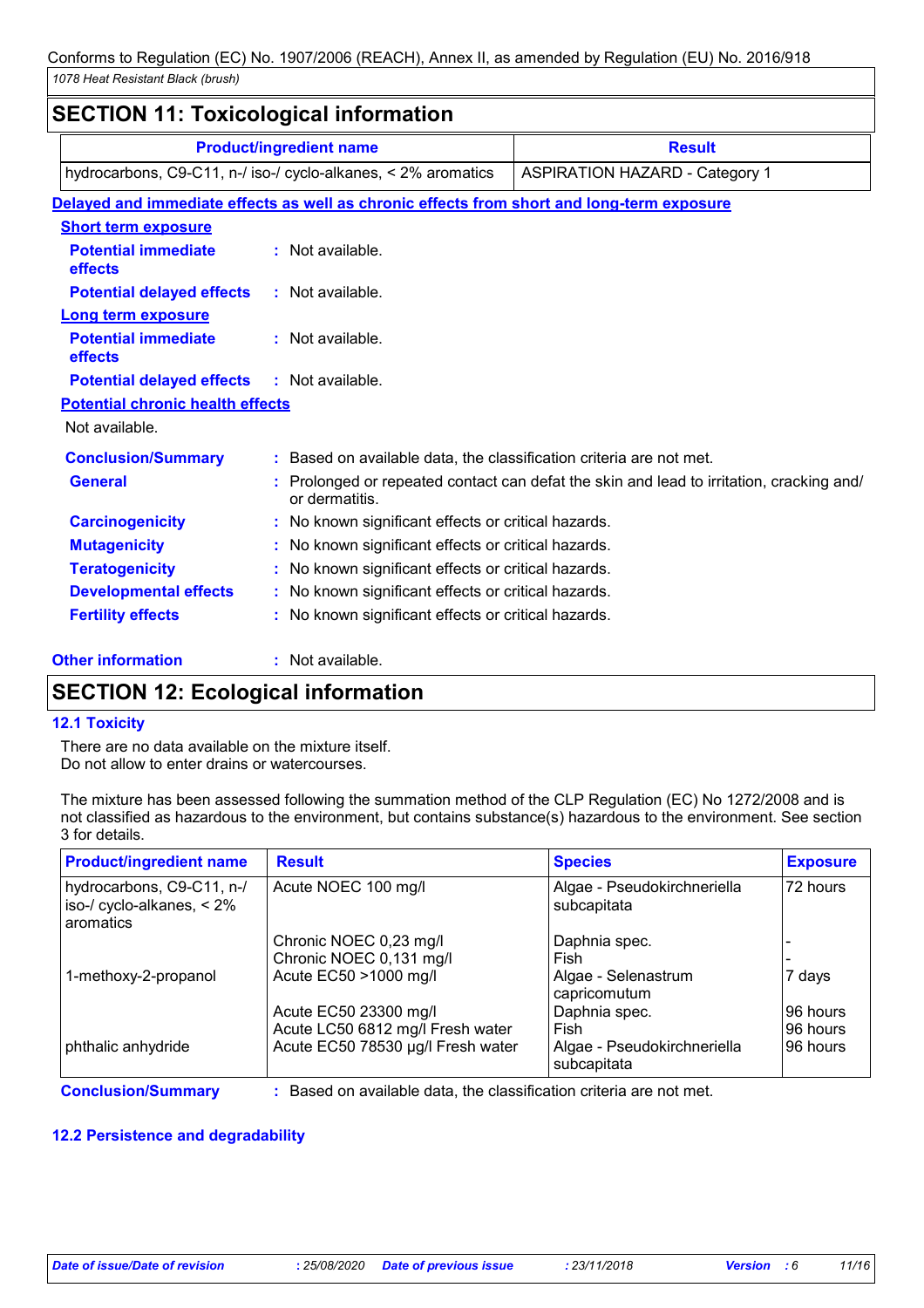# **SECTION 12: Ecological information**

| <b>Product/ingredient name</b>                                         | Test                   | <b>Result</b>                                         | <b>Dose</b>                              | <b>Inoculum</b> |
|------------------------------------------------------------------------|------------------------|-------------------------------------------------------|------------------------------------------|-----------------|
| hydrocarbons, C9-C11, n-/<br>iso-/ cyclo-alkanes, $< 2\%$<br>aromatics | OECD 301B              | >80 % - Readily - 28 days                             |                                          |                 |
| 1-methoxy-2-propanol                                                   | OECD 301F<br>OECD 301E | >80 % - Readily - 28 days<br>96 % - Readily - 28 days |                                          |                 |
|                                                                        |                        | $>90$ % - Readily - 5 days                            | $1,95$ gO <sub>2</sub> /g<br><b>ThOD</b> |                 |
|                                                                        | OECD 301C              | 88 to 92 % - Readily - 28 days  -                     |                                          |                 |

**Conclusion/Summary :** This product has not been tested for biodegradation. Based on available data, the classification criteria are not met.

| <b>Product/ingredient name</b>                                          | <b>Aquatic half-life</b>                  | <b>Photolysis</b>     | Biodegradability |
|-------------------------------------------------------------------------|-------------------------------------------|-----------------------|------------------|
| hydrocarbons, C9-C11, n-/<br>$ $ iso-/ cyclo-alkanes, < 2%<br>aromatics |                                           | $ 100\%  < 28$ day(s) | <b>Readily</b>   |
| 1-methoxy-2-propanol                                                    | Fresh water <28 days, 5 to $25^{\circ}$ C |                       | <b>Readily</b>   |

# **12.3 Bioaccumulative potential**

| <b>Product/ingredient name</b>                                                 | $LogP_{ow}$ | <b>BCF</b>            | <b>Potential</b>       |
|--------------------------------------------------------------------------------|-------------|-----------------------|------------------------|
| hydrocarbons, C9-C11, n-/<br>iso-/ cyclo-alkanes, < 2%<br>aromatics            | 5 to 6.5    |                       | high                   |
| 1-methoxy-2-propanol<br>neodecanoic acid, cobalt salt  -<br>phthalic anhydride | <1<br>1.6   | < 100<br>15600<br>3,4 | l low<br>high<br>l low |

| <b>12.4 Mobility in soil</b>                            |                  |
|---------------------------------------------------------|------------------|
| <b>Soil/water partition</b><br><b>coefficient (Koc)</b> | : Not available. |
| <b>Mobility</b>                                         | : Volatile.      |

# **12.5 Results of PBT and vPvB assessment**

This mixture does not contain any substances that are assessed to be a PBT or a vPvB.

**12.6 Other adverse effects** : No known significant effects or critical hazards.

# **SECTION 13: Disposal considerations**

The information in this section contains generic advice and guidance.

# **13.1 Waste treatment methods**

| <b>Product</b>             |                                                                                                                                                                                                                                                                                                                                                                                                                                                                                                                                                      |
|----------------------------|------------------------------------------------------------------------------------------------------------------------------------------------------------------------------------------------------------------------------------------------------------------------------------------------------------------------------------------------------------------------------------------------------------------------------------------------------------------------------------------------------------------------------------------------------|
| <b>Methods of disposal</b> | : The generation of waste should be avoided or minimised wherever possible.<br>Disposal of this product, solutions and any by-products should at all times comply<br>with the requirements of environmental protection and waste disposal legislation<br>and any regional local authority requirements. Dispose of surplus and non-<br>recyclable products via a licensed waste disposal contractor. Waste should not be<br>disposed of untreated to the sewer unless fully compliant with the requirements of<br>all authorities with jurisdiction. |
| <b>Hazardous waste</b>     | $:$ Yes.                                                                                                                                                                                                                                                                                                                                                                                                                                                                                                                                             |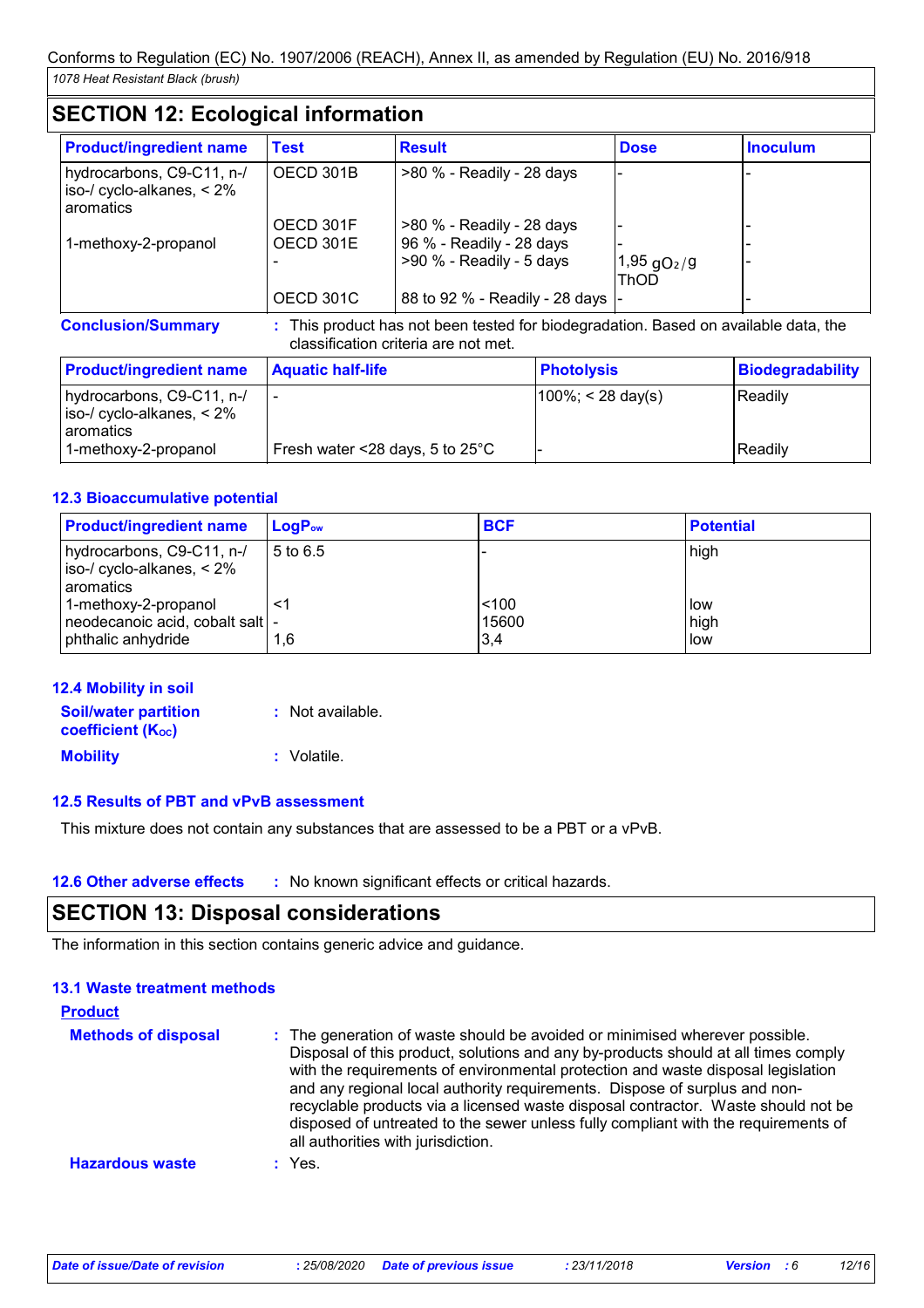# **SECTION 13: Disposal considerations**

: Do not allow to enter drains or watercourses. Dispose of according to all federal, state and local applicable regulations. If this product is mixed with other wastes, the original waste product code may no longer apply and the appropriate code should be assigned. For further information, contact your local waste authority. **Disposal considerations :**

# **European waste catalogue (EWC)**

The European Waste Catalogue classification of this product, when disposed of as waste, is:

| <b>Waste code</b>              | <b>Waste designation</b>                                                                                                                                                                                                                                                                                                                                                                                                                                                                                                                                      |  |  |  |
|--------------------------------|---------------------------------------------------------------------------------------------------------------------------------------------------------------------------------------------------------------------------------------------------------------------------------------------------------------------------------------------------------------------------------------------------------------------------------------------------------------------------------------------------------------------------------------------------------------|--|--|--|
| 08 01 11*                      | waste paint and varnish containing organic solvents or other hazardous substances                                                                                                                                                                                                                                                                                                                                                                                                                                                                             |  |  |  |
| <b>Packaging</b>               |                                                                                                                                                                                                                                                                                                                                                                                                                                                                                                                                                               |  |  |  |
| <b>Methods of disposal</b>     | : The generation of waste should be avoided or minimised wherever possible. Waste<br>packaging should be recycled. Incineration or landfill should only be considered<br>when recycling is not feasible.                                                                                                                                                                                                                                                                                                                                                      |  |  |  |
| <b>Disposal considerations</b> | : Using information provided in this safety data sheet, advice should be obtained from<br>the relevant waste authority on the classification of empty containers.<br>Empty containers must be scrapped or reconditioned.<br>Dispose of containers contaminated by the product in accordance with local or<br>national legal provisions.                                                                                                                                                                                                                       |  |  |  |
| <b>Special precautions</b>     | : This material and its container must be disposed of in a safe way. Care should be<br>taken when handling emptied containers that have not been cleaned or rinsed out.<br>Empty containers or liners may retain some product residues. Vapour from product<br>residues may create a highly flammable or explosive atmosphere inside the<br>container. Do not cut, weld or grind used containers unless they have been cleaned<br>thoroughly internally. Avoid dispersal of spilt material and runoff and contact with<br>soil, waterways, drains and sewers. |  |  |  |

|                                                                                                                                                                                                             | <b>ADR/RID</b> | <b>ADN</b>    | <b>IMDG</b>                                                                                                                                                                                                                           | <b>IATA</b>                                                                                                                                                                                                                        |
|-------------------------------------------------------------------------------------------------------------------------------------------------------------------------------------------------------------|----------------|---------------|---------------------------------------------------------------------------------------------------------------------------------------------------------------------------------------------------------------------------------------|------------------------------------------------------------------------------------------------------------------------------------------------------------------------------------------------------------------------------------|
| 14.1 UN number                                                                                                                                                                                              | <b>UN1263</b>  | <b>UN1263</b> | <b>UN1263</b>                                                                                                                                                                                                                         | <b>UN1263</b>                                                                                                                                                                                                                      |
| 14.2 UN proper<br>shipping name                                                                                                                                                                             | Paint.         | Paint.        | Paint.                                                                                                                                                                                                                                | Paint.                                                                                                                                                                                                                             |
| <b>14.3 Transport</b><br>hazard class(es)                                                                                                                                                                   | 3              | 3             | 3                                                                                                                                                                                                                                     | 3                                                                                                                                                                                                                                  |
| 14.4 Packing<br>group                                                                                                                                                                                       | III            | III           | III                                                                                                                                                                                                                                   | $\mathbf{III}$                                                                                                                                                                                                                     |
| 14.5<br><b>Environmental</b><br>hazards                                                                                                                                                                     | No.            | No.           | No.                                                                                                                                                                                                                                   | No.                                                                                                                                                                                                                                |
| <b>Additional</b><br><b>Exempted according</b><br>to 2.2.3.1.5 (Viscous<br>information<br>substance exemption)<br>This class 3 material<br>is not subject to<br>regulation in<br>packagings up to 450<br>L. |                |               | <b>Emergency</b><br>schedules (EmS):<br>$F-E + S-E$<br><b>Viscous substance</b><br>exemption<br>This class 3 material<br>can be considered<br>non hazardous in<br>packagings up to 30 L.<br>Exempted according<br>to 2.3.2.5 (Viscous | Passenger and<br><b>Cargo Aircraft</b><br>Quantity limitation: 60<br>Packaging<br>instructions: 355<br><b>Cargo Aircraft Only</b><br>Quantity limitation:<br>220L<br>Packaging<br>instructions: 366<br><b>Limited Quantities -</b> |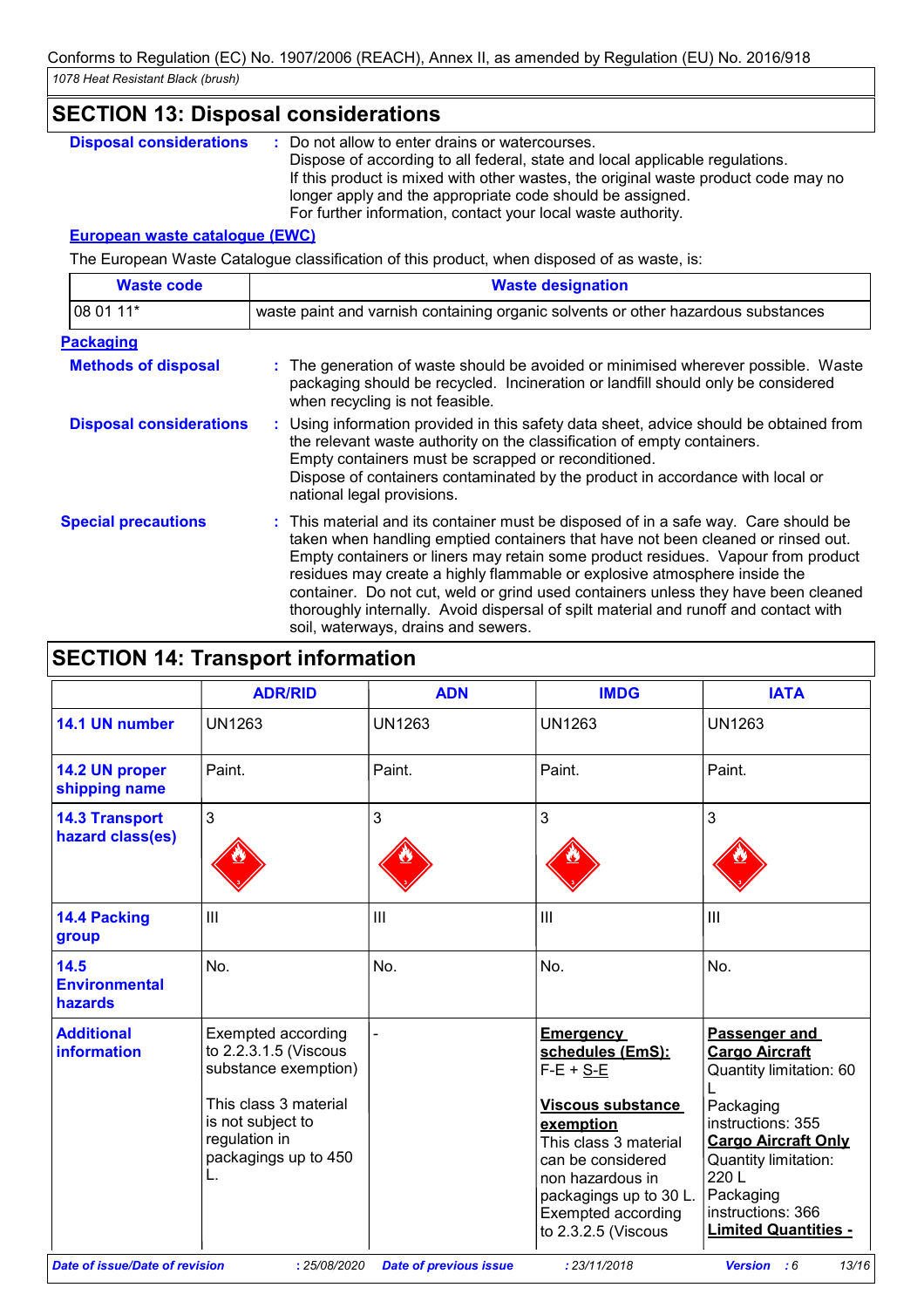| <b>SECTION 14: Transport information</b> |                      |                                                                                          |
|------------------------------------------|----------------------|------------------------------------------------------------------------------------------|
|                                          | substance exemption) | <b>Passenger Aircraft</b><br>Quantity limitation: 10<br>Packaging<br>Instructions: Y 344 |

**14.6 Special precautions for : Transport within user's premises: always transport in closed containers that are user** upright and secure. Ensure that persons transporting the product know what to do in the event of an accident or spillage.

# **SECTION 15: Regulatory information**

|                                                                                                                                                                            | 15.1 Safety, health and environmental regulations/legislation specific for the substance or mixture                                                       |  |
|----------------------------------------------------------------------------------------------------------------------------------------------------------------------------|-----------------------------------------------------------------------------------------------------------------------------------------------------------|--|
| EU Regulation (EC) No. 1907/2006 (REACH)                                                                                                                                   |                                                                                                                                                           |  |
|                                                                                                                                                                            | <b>Annex XIV - List of substances subject to authorisation</b>                                                                                            |  |
| <b>Annex XIV</b>                                                                                                                                                           |                                                                                                                                                           |  |
| None of the components are listed.                                                                                                                                         |                                                                                                                                                           |  |
| <b>Substances of very high concern</b>                                                                                                                                     |                                                                                                                                                           |  |
| None of the components are listed.                                                                                                                                         |                                                                                                                                                           |  |
| <b>Annex XVII - Restrictions : Not applicable.</b><br>on the manufacture,<br>placing on the market<br>and use of certain<br>dangerous substances,<br>mixtures and articles |                                                                                                                                                           |  |
| <b>Other EU regulations</b>                                                                                                                                                |                                                                                                                                                           |  |
| <b>VOC</b>                                                                                                                                                                 | : The provisions of Directive 2004/42/EC on VOC apply to this product. Refer to the<br>product label and/or technical data sheet for further information. |  |
| <b>VOC for Ready-for-Use</b><br><b>Mixture</b>                                                                                                                             | : IIA/i. One-pack performance coatings. EU limit value for this product : 500g/l (2010.)<br>This product contains a maximum of 415 g/l VOC.               |  |
| <b>Europe inventory</b>                                                                                                                                                    | : All components are listed or exempted.                                                                                                                  |  |
| <b>Black List Chemicals</b><br>(76/464/EEC)                                                                                                                                | ÷                                                                                                                                                         |  |
|                                                                                                                                                                            |                                                                                                                                                           |  |

#### **Ozone depleting substances (1005/2009/EU)** Not listed.

# **Prior Informed Consent (PIC) (649/2012/EU)**

Not listed.

# **Seveso Directive**

**Industrial use :**

This product is controlled under the Seveso Directive.

| Danger criteria             |
|-----------------------------|
| <b>Category</b>             |
| P <sub>5c</sub>             |
| <b>National regulations</b> |

#### The information contained in this safety data sheet does not constitute the user's own assessment of workplace risks, as required by other health and safety legislation. The provisions of the national health and safety at work regulations apply to the use of this product at work.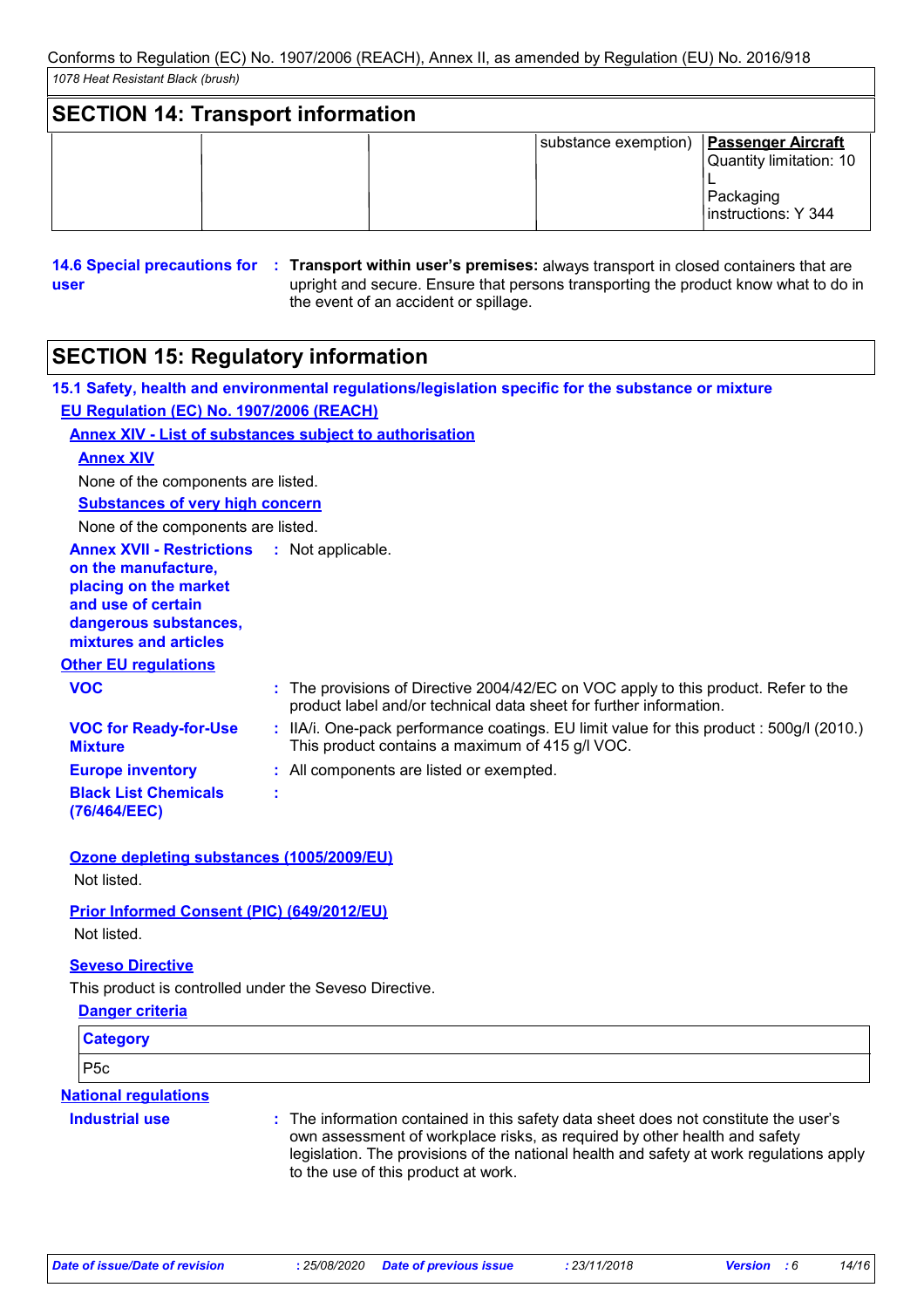٦

| <b>Product/ingredient name</b>                                              | <b>List name</b>                                                                                                                                  | <b>Name on list</b> | <b>Classification</b> | <b>Notes</b> |
|-----------------------------------------------------------------------------|---------------------------------------------------------------------------------------------------------------------------------------------------|---------------------|-----------------------|--------------|
| neodecanoic acid, cobalt<br>salt                                            | <b>UK Occupational</b><br><b>Exposure Limits EH40</b><br>- WEL                                                                                    | cobalt compounds    | Carc.                 |              |
| <b>References</b>                                                           | EH40/2005 Workplace exposure limits<br>Conforms to Regulation (EC) No. 1907/2006 (REACH), Annex II, as amended by<br>Regulation (EU) No. 2016/918 |                     |                       |              |
| <b>International regulations</b>                                            |                                                                                                                                                   |                     |                       |              |
| <b>Chemical Weapon Convention List Schedules I, II &amp; III Chemicals</b>  |                                                                                                                                                   |                     |                       |              |
| Not listed.                                                                 |                                                                                                                                                   |                     |                       |              |
| <b>Montreal Protocol</b>                                                    |                                                                                                                                                   |                     |                       |              |
| Not listed.                                                                 |                                                                                                                                                   |                     |                       |              |
|                                                                             |                                                                                                                                                   |                     |                       |              |
| <b>Stockholm Convention on Persistent Organic Pollutants</b><br>Not listed. |                                                                                                                                                   |                     |                       |              |
| <b>Rotterdam Convention on Prior Informed Consent (PIC)</b>                 |                                                                                                                                                   |                     |                       |              |
| Not listed.                                                                 |                                                                                                                                                   |                     |                       |              |
|                                                                             |                                                                                                                                                   |                     |                       |              |
| <b>UNECE Aarhus Protocol on POPs and Heavy Metals</b><br>Not listed.        |                                                                                                                                                   |                     |                       |              |
| : 32081090<br><b>CN code</b>                                                |                                                                                                                                                   |                     |                       |              |
| <b>International lists</b>                                                  |                                                                                                                                                   |                     |                       |              |
| <b>National inventory</b>                                                   |                                                                                                                                                   |                     |                       |              |
| <b>Australia</b>                                                            | : Not determined.                                                                                                                                 |                     |                       |              |
| <b>Canada</b>                                                               | : Not determined.                                                                                                                                 |                     |                       |              |
| <b>China</b>                                                                | Not determined.                                                                                                                                   |                     |                       |              |
| <b>Japan</b>                                                                | Japan inventory (ENCS): Not determined.<br>Japan inventory (ISHL): Not determined.                                                                |                     |                       |              |
| <b>Malaysia</b>                                                             | : Not determined                                                                                                                                  |                     |                       |              |
| <b>New Zealand</b>                                                          | : At least one component is not listed.                                                                                                           |                     |                       |              |
| <b>Philippines</b>                                                          | Not determined.                                                                                                                                   |                     |                       |              |
| <b>Republic of Korea</b>                                                    | : Not determined.                                                                                                                                 |                     |                       |              |
| <b>Taiwan</b>                                                               | : Not determined.                                                                                                                                 |                     |                       |              |
| <b>Turkey</b>                                                               | : Not determined.                                                                                                                                 |                     |                       |              |
| <b>United States</b>                                                        | : Not determined.                                                                                                                                 |                     |                       |              |
| <b>Thailand</b>                                                             | : Not determined.                                                                                                                                 |                     |                       |              |
| <b>Viet Nam</b>                                                             | : Not determined.                                                                                                                                 |                     |                       |              |
| <b>15.2 Chemical safety</b>                                                 | : No Chemical Safety Assessment has been carried out.                                                                                             |                     |                       |              |

# **SECTION 16: Other information**

|                                      |              | Indicates information that has changed from previously issued version.                                                                                                                                                                                                                                                                  |              |                      |       |
|--------------------------------------|--------------|-----------------------------------------------------------------------------------------------------------------------------------------------------------------------------------------------------------------------------------------------------------------------------------------------------------------------------------------|--------------|----------------------|-------|
| <b>Abbreviations and</b><br>acronyms | 1272/2008]   | $:$ ATE = Acute Toxicity Estimate<br>CLP = Classification, Labelling and Packaging Regulation [Regulation (EC) No.<br>DMEL = Derived Minimal Effect Level<br>DNEL = Derived No Effect Level<br>EUH statement = CLP-specific Hazard statement<br>PBT = Persistent, Bioaccumulative and Toxic<br>PNEC = Predicted No Effect Concentration |              |                      |       |
| Date of issue/Date of revision       | : 25/08/2020 | <b>Date of previous issue</b>                                                                                                                                                                                                                                                                                                           | : 23/11/2018 | :6<br><b>Version</b> | 15/16 |